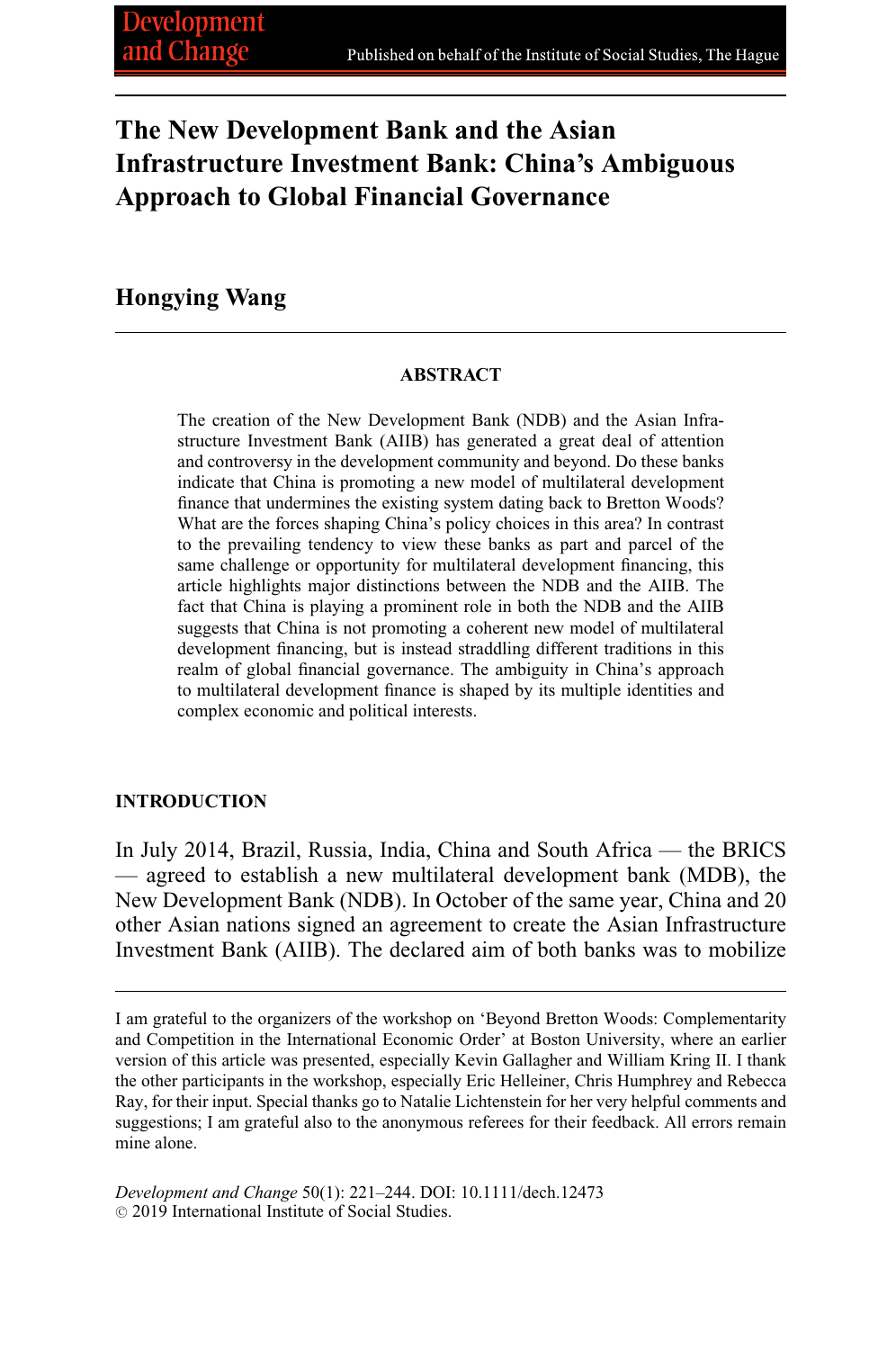resources to fill the large gap in infrastructure investment and to promote sustainable development in developing countries. Both attracted a great deal of attention in the development community and beyond. The intensity of the reactions — hopes, fears, pride and anxieties — reached a level rarely seen in the rise and fall of international financial institutions. The initial excitement has subsided somewhat in the last couple of years, but these new MDBs remain near the spotlight on the international stage.

To understand the unusually strong responses to the new MDBs, one has to take into account the recent shift in the global power balance. Since 2000 the share of the BRICS in the world's (nominal) GDP has grown from 8 per cent to 22 per cent. In contrast, the share of the Group of 7 (G7 — Canada, France, Germany, Italy, Japan, United Kingdom and United States) has declined from 65 per cent to 45 per cent. Measured in purchasing power parity (PPP), the BRICS and the G7 now each accounts for roughly a third of global GDP. Moreover, with China hosting the headquarters of both the NDB and the AIIB and playing an important role in their operations, there is a concern that these new MDBs are heavily influenced by China. Indeed, Chinese officials and commentators have described this as the beginning of a new era in international finance, with China playing a greater part in global economic governance. Commenting on the creation of the AIIB, for example, Chinese Finance Minister Lou Jiwei stated that 'This is China assuming more international responsibility for the development of the Asian and global economies' (quoted in Wildau and Clover, 2015). Meanwhile, American opinion leaders have lamented the new MDBs as symbolic of US decline. As former US Treasury Secretary Lawrence Summers put it in early April 2015, following an avalanche of countries applying to join the AIIB: 'This past month may be remembered as the moment the United States lost its role as the underwriter of the global economic system' (Summers, 2015).

A central concern expressed by various observers is whether these Chinabacked MDBs would pose a threat to the MDBs established under US leadership after World War II (see, for example, Perlez, 2015; Subacchi, 2015). Some observers have gone so far as to suggest that the new MDBs are part of a broader Chinese foreign policy strategy of using parallel structures to systematically challenge the existing international order (Heilmann et al., 2014). Regardless of their assessment of the NDB and the AIIB, most studies tend to lump the two together and contrast their rules and operations with those of the World Bank and other major regional MDBs (Chin, 2015; He, 2016; Reisen, 2015; Wang, 2014a, 2017; Weaver, 2015).

In contrast to the prevailing tendency to view these two banks as part of the same challenge or opportunity for the existing system of multilateral development financing, this article aims to highlight some major distinctions between the NDB and the AIIB. In light of these distinctions, the prominent role played by China in both institutions suggests that China is not promoting a coherent new MDB model. Moreover, the article shows that neither of the new banks represents a clear break from the existing MDBs. In leading the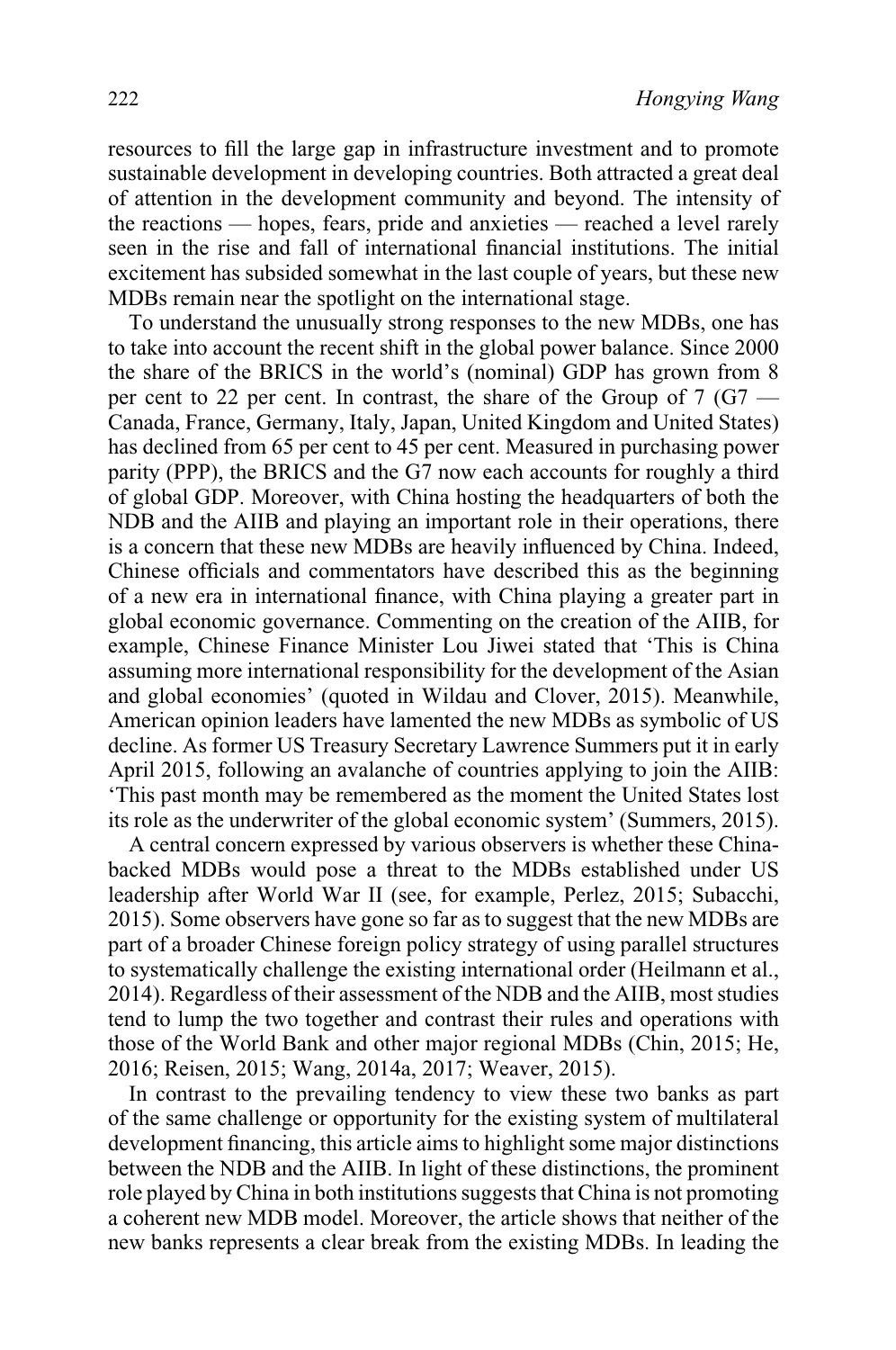NDB and the AIIB, China is not offering a brand new model of multilateral development financing: rather, it is straddling different traditions in this realm of global financial governance. The ambiguity in China's approach to multilateral development finance is shaped by its multiple identities and complex economic and political interests.

The article first compares the NDB and the AIIB. It then analyses the connection between these new MDBs and two different traditions of multilateral development finance — one found in mainstream MDBs dominated by developed/donor countries, and the other in alternative MDBs led by developing/borrower countries. Finally it offers some explanations for the ambiguity of the Chinese approach in this and other areas of global financial governance.

#### **CONTRASTING NDB AND AIIB**

The NDB and the AIIB have several common features. As noted earlier, China plays a prominent role in both institutions, hosting their headquarters and acting as an important financial backer. Moreover, as many analysts have pointed out, the NDB and the AIIB both came out of developing economies' frustration with the Bretton Woods institutions (Chin, 2016; Heilmann et al., 2014; Reisen, 2015, Wang, 2017). Developing countries had long sought to gain greater representation at the World Bank and the International Monetary Fund (IMF), but the so-called voice reform in those institutions had been slow and limited. In multilateral development finance, Western dominance of the World Bank and the major regional MDBs shaped the institutions' priorities and operations. For instance, for decades the World Bank had neglected infrastructure funding in favour of poverty relief and 'good governance'. In addition, like the IMF, it imposed conditionality in its lending, seeking to use development financing as a tool to encourage policy change in the borrowing countries. It had also grown into an enormous bureaucracy perceived to be wasteful and inefficient. The founders of the NDB and the AIIB claimed that the new institutions would right these wrongs. The new MDBs would give developing countries greater representation, focus on infrastructure development, leave politics out of lending, and improve efficiency.

Both detractors and supporters of the new MDBs tend to focus on the commonalities between the NDB and the AIIB, treating them as elements of the same challenge or opportunity for multilateral development finance (Heilmann et al., 2014; Wihtol, 2014; World Bank, 2015). However, there are significant differences between the NDB and the AIIB. Cooper (2017) contends that whereas the AIIB has material advantages (e.g. financial resources) over the NDB, the NDB is more innovative than the AIIB (including its green projects and local currency financing). Ye (2017) argues that the NDB has adopted a localizing approach to development finance in contrast to the more internationalist approach of the AIIB. This article builds on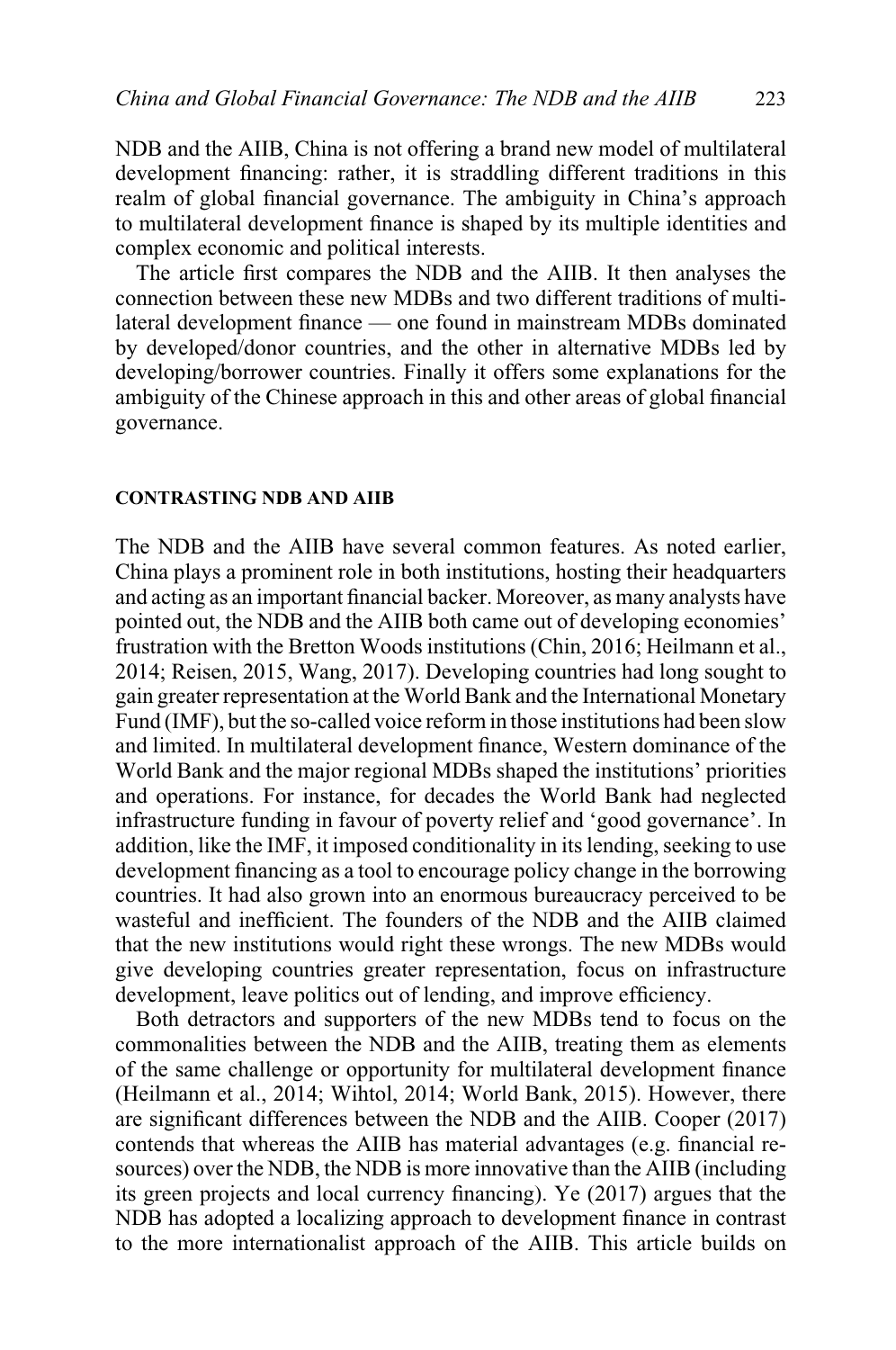these recent studies. In this section, I compare the NDB and the AIIB along several dimensions, including their creation, scale, governance and relationship with traditional MDBs.

Although the NDB and the AIIB came into being around the same time, their origins were quite different. The NDB was first proposed by India. Following the global financial crisis in 2008, Prime Minister Manmohan Singh championed alternative strategies for development financing. In 2010, at the G20 summit in Seoul, Singh proposed a new institutional instrument for fostering infrastructure development. In 2012, the year India hosted the BRICS summit, the idea of a Development Bank emerged from the BRICS Academic Forum. China was initially uncertain about the idea; Chinese commentators questioned the impact of the proposed principle of equality on the bank's performance (Cooper, 2017). In the end, India's proposal received support from all the other members of the BRICS. It was discussed at the following BRICS meetings and ultimately led to the agreement to establish the NDB in July 2014.

In contrast, the AIIB was a unilateral initiative by China. The China Center for International Economic Exchange, a think tank with strong government ties, first developed the idea of such a bank in 2009 (Chen, 2015). It was officially proposed by President Xi Jinping in 2013 on a visit to Indonesia and immediately received a warm welcome in Southeast Asia, where infrastructure development had become a major regional concern in recent years. The first multilateral consultation meeting took place in early 2014 with a number of prospective Asian members participating (Callaghan and Hubbard, 2016). In October 2014 China, along with 20 other Asian countries, signed a memorandum of understanding (MOU) on the establishment of the AIIB.

The NDB and the AIIB are also quite different in scale. The NDB had US\$ 50 billion in initial capital subscription while the AIIB began with US\$ 100 billion in authorized capital. Moreover, the financial advantage of the AIIB over the NDB will likely continue given the nature and the charters of the two banks. NDB is a development bank owned and controlled by members of the BRICS, all of which are both lenders and borrowers. It is similar to a credit union that pools resources from member countries to fund their development. The NDB's rules impose serious restrictions on its capital stock. According to its Articles of Agreement, its membership is open to all members of the United Nations, but the founding members must maintain 55 per cent of the total shares. Moreover, donor countries as a group cannot exceed 20 per cent of the shares and no single new member can exceed 7 per cent of the shares (NDB, 2014). While preventing donor countries from becoming a powerful voting bloc, this severely limits the potential to expand the bank's capital.

The AIIB, on the other hand, is a financial institution with mixed membership of both developed and developing countries. Developed countries — more likely to be donors than borrowers — contribute financial resources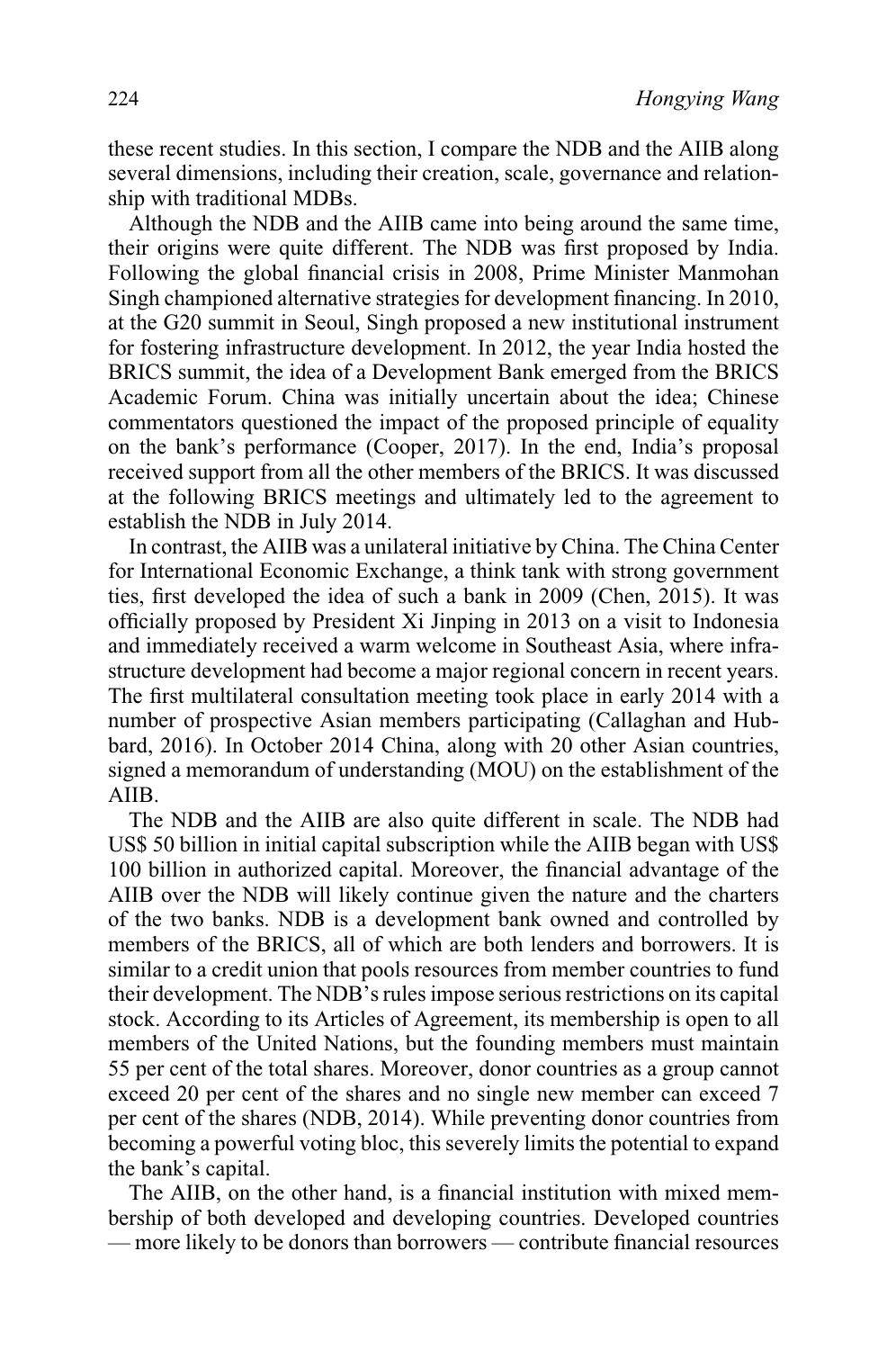to support the development of the borrower/developing countries. The AIIB began with 57 founding members and, as of June 2018, has accepted 86 members. According to the bank's Articles of Agreement (AIIB, 2015), its membership is open to all members of the International Bank of Reconstruction and Development and the Asian Development Bank. The percentage of capital stock held by regional members must not fall below 75 per cent of the total, although this threshold can be modified to 70 per cent by the Board of Governors. This framework allows many donor countries both inside and outside the region to bring capital to the bank.

While subscribed capital is an important source of an MDB's financial resources, it is not the only source. Over time the shareholder equity will likely grow as the bank adds the returns of its investments to reserves. Another important source of lending for MDBs is borrowing from private capital markets. Backed by many sovereign governments, MDBs can typically borrow easily and cheaply, which in turn enables them to lend on generous terms and still remain sustainable and even profitable. Just how easily and cheaply a bank can raise funds in private capital markets depends critically on its credit rating.

For the NDB, this could be a major constraint, at least in the initial years. Among the member countries, only China has medium to high investment grades in its sovereign rating, while all the others have ratings below or bordering investment grade. Thus the NDB faces an uphill battle in getting credit ratings that would enable it to borrow cheaply in international financial markets. At the BRICS summit meeting in September 2017, Russia's President Putin stressed that 'the NDB's immediate tasks include obtaining an international credit rating' (Kremlin, 2017). As of mid-2018, the NDB has not publicized any international ratings.

It is not surprising that thus far the NDB has relied heavily on the Chinese capital market. In 2016 and 2017 the NDB obtained an AAA credit rating with stable outlook from two leading Chinese rating agencies, China Chengxin International Credit Rating and Lianhe Credit Rating. In July 2016, the NDB issued its first batch of bonds in China's onshore interbank bond market. Denominated in RMB, the 3 billion yuan (about US\$ 450 million) issuance met with an enthusiastic response from investors. According to NDB vice president, Leslie Maasdorp, 'The NDB will continue to explore further local currency bond issuances in China as well as other member countries' (quoted inWu, 2016). The president of NDB, K.V. Kamath, indicated in 2017 that the bank was planning to issue up to US\$ 500 million worth of rupeedenominated masala bonds in the second half of the year (Kumar and Singh, 2017). However, as of mid-2018 the NDB has not issued the masala bonds.

Compared with the NDB, the AIIB is in an advantageous position in this regard. Its membership includes a large number of developed countries, which is very helpful for the bank in obtaining a good credit rating. In June and July 2017, Moody's, Standard and Poor's and Fitch Ratings all gave the AIIB top-notch ratings, clearing the way for the bank to borrow cheaply in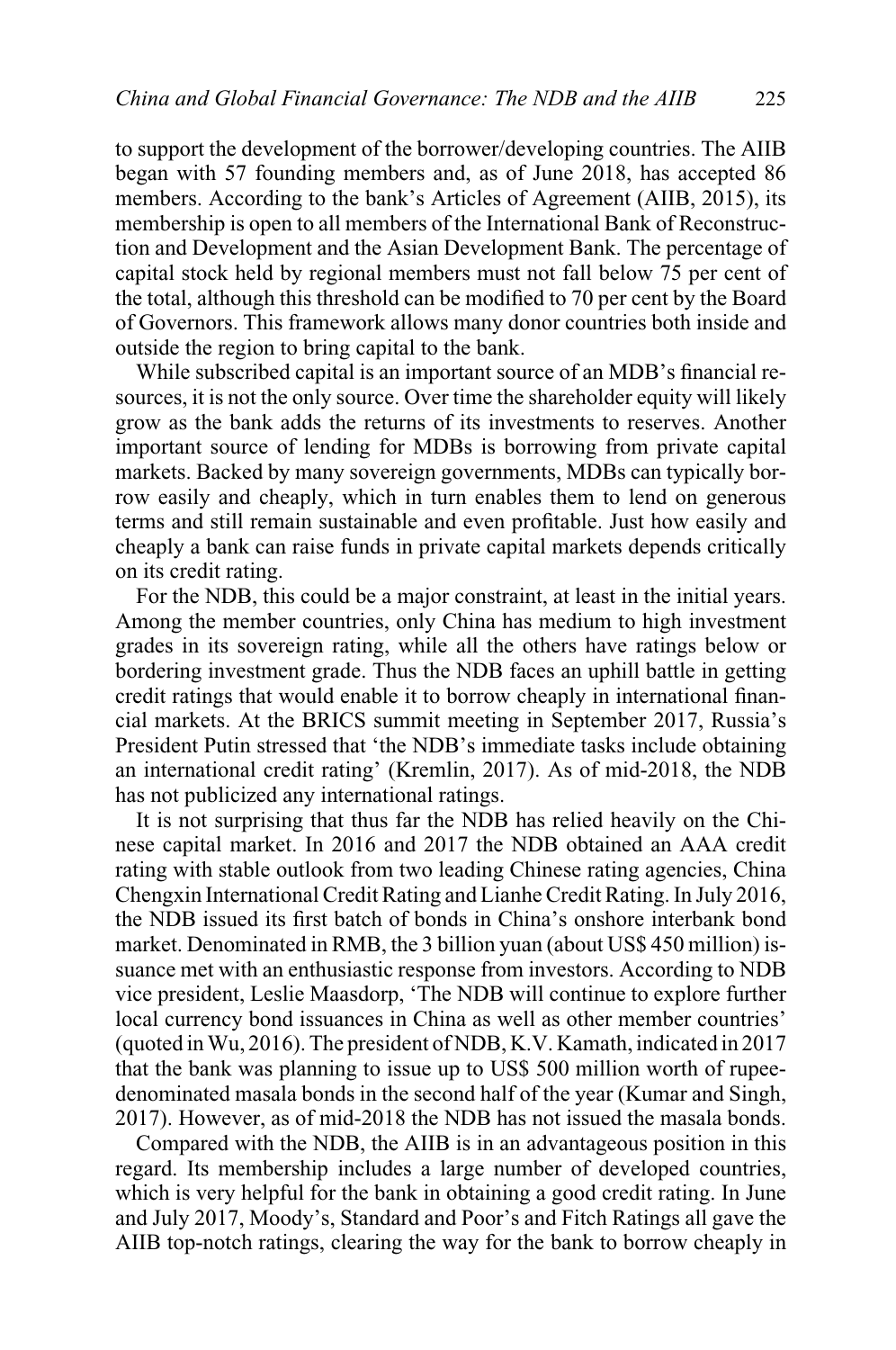the international financial markets. Taking into account the likely different credit ratings of the two banks, a 2015 study estimated that by 2025 the NDB could have a loan portfolio of US\$ 45–65 billion whereas the AIIB loan portfolio could reach US\$ 70–90 billion (Humphrey, 2015a).

Besides their origins and scale, another distinction between the NDB and the AIIB lies in their governance framework. The NDB's structure and decision-making rules reflect a strong commitment to equality among its members. Its initial subscribed capital is equally distributed among the founding members, as is voting power: each of the five member countries subscribes US\$ 10 billion (80 per cent callable and 20 per cent to be paid in seven instalments) of the bank's capital and has 20 per cent of the votes. The NDB's Articles of Agreement stipulates that ordinary matters are to be decided by a simple majority of the votes cast. On specific matters, 'a special majority shall be understood as an affirmative vote by four of the founding members concurrent with two thirds of the total voting power' (NDB, 2014: Article 6.b). Under such a framework, no single country has veto power.

The rules are different at the AIIB. According to its Articles of Agreement, the voting power of each member is significantly tied with its shares. AIIB members have three types of votes: basic votes (12 per cent of the total votes), Founding Member votes (600 votes for each founding member), and share votes (initially about 85 per cent of the total votes). In the long run the weight of the Founding Member votes will shrink whereas the weight of the share votes will increase (Lichtenstein, 2018: 23). As of June 2018, China holds 26.65 per cent of the total votes followed by India with 7.66 per cent and Russia with 6.04 per cent (AIIB, n.d.a). Similar to the NDB, most matters before the Board of Governors are to be decided by a majority of the votes cast, but important matters require a 'Super Majority' vote, that is, 'an affirmative vote of two-thirds of the total number of Governors, representing not less than three-fourths of the total voting power of the members' (AIIB, 2015: Article 28.2[ii]). On those matters, China has veto power.

In addition, the NDB's charter requires member countries to take turns filling the presidency of the bank with each of the other member countries supplying a vice president. The inaugural president is from India, and the four vice presidents are, therefore, from Brazil, Russia, China and South Africa (NDB, n.d.a). The AIIB requires the president to be a citizen of a regional member country, but sets no rules about who can serve as vice presidents of the bank. Currently the president is from China, while the vice presidents are citizens of Britain, France, India, Germany and Indonesia (AIIB, n.d.b).

At the operational level, the NDB has been less transparent than the AIIB. It makes public some information about the projects it has approved, including the type of borrower (sovereign or non-sovereign), whether the loan is sovereign guaranteed, the name of the borrowing entity, the guarantor, the end-user or on-lendee, lending modality, target sector and development impact (for example, the amount of new energy to be generated) (NDB, n.d.b).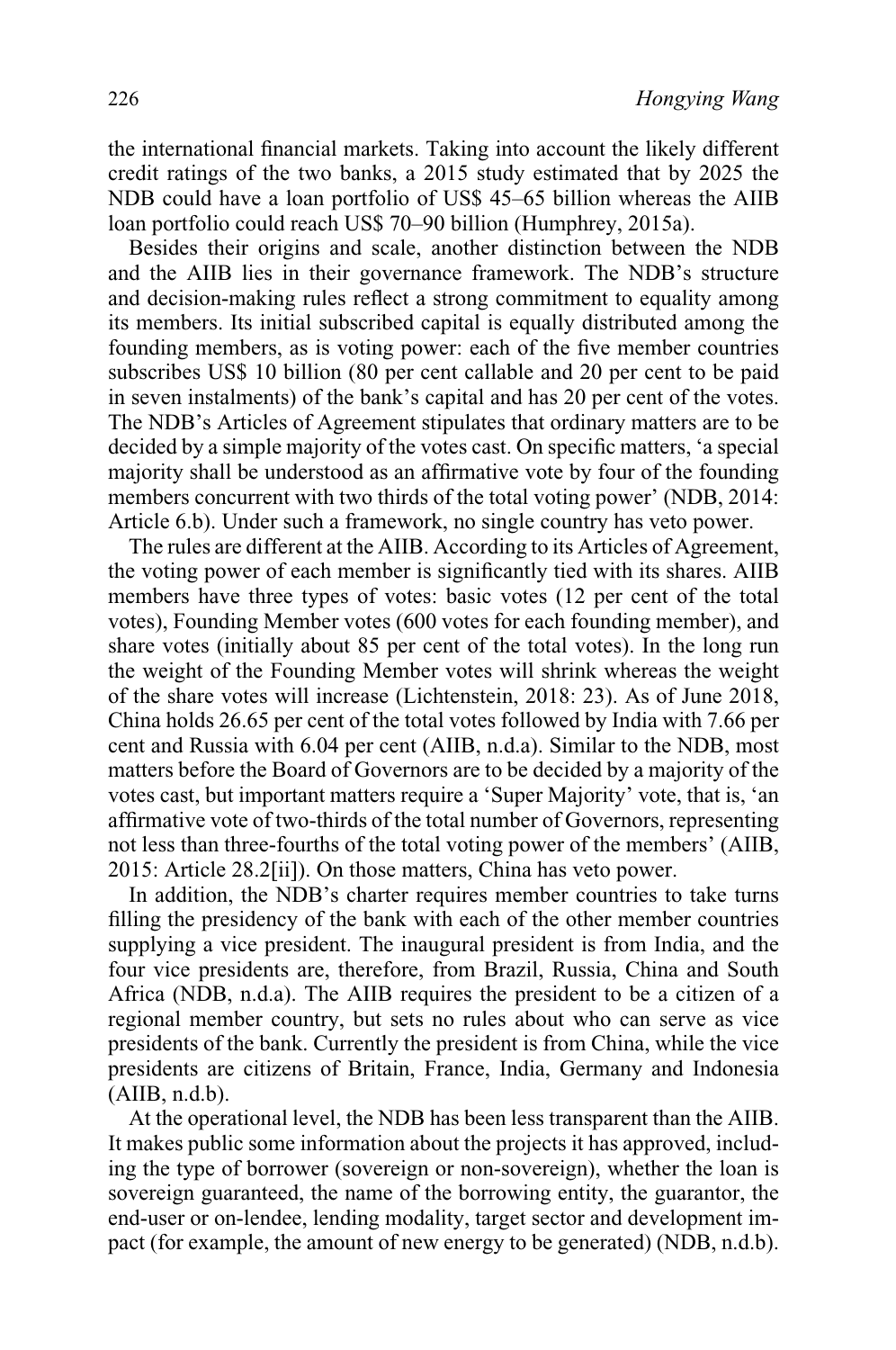The AIIB goes beyond that, posting on its website not only project summaries but also lengthy project documents, which specify project rationale, objective, cost, financing, technical and financial analysis, environmental and social assessment, risk mitigation measures, and so forth (AIIB, n.d.c).

The two banks also differ in how they approach social and environmental safeguards. In September 2015 the AIIB made public its first draft Environmental and Social Framework, although many non-governmental organizations (NGOs) inside and outside China were critical of its lack of detail and enforcement mechanisms and the very short and superficial consultation process (Liu, 2016). The NDB has received even harsher criticisms in this regard. It published a much less detailed framework in March 2016 (25 pages, against AIIB's framework document of 54 pages). Civil society actors have complained of not understanding the NDB's application of its environmental and social safeguards and of not being consulted (Santos, 2016). In its 2017–2021 Grand Strategy report, the NDB emphasizes the importance of using and strengthening country systems — the legal framework in the borrowing countries — for social and environmental protection (NDB, 2017a).

Finally, the NDB and the AIIB have, to date, taken different approaches to cooperation with traditional MDBs. The AIIB has signed numerous MOUs or agreements with other MDBs regarding partnerships and cooperation (see Appendix Table A1). Of the 25 projects it had approved by June 2018, 17 are co-financed with other multilateral financial institutions (see Appendix Table A3). Given the short history of the bank and its explicit determination to be lean and cost-effective, the AIIB has much to gain from project co-financing. Other MDBs can help identify, evaluate and implement investment projects; furthermore, all the co-financed projects use the environmental and social safeguards policies of the main partners and typically rely on the partner institutions to conduct the environmental and social assessments, design mitigating measures, and publicize the reports.

Like the AIIB, the NDB has signed a number of agreements with other MDBs. But unlike the AIIB, the NDB has also signed numerous agreements with national development banks and commercial banks (see Appendix Table A2). In practice, despite its multiple MOUs and agreements with other MDBs, thus far the NDB has not co-financed any investment projects with other MDBs. Instead, it has chosen to compensate for its limited experience and capacity in a different way, by working closely with the national development authorities in the borrower countries in making its initial loans. Of the 13 loans approved by mid-2018, all but two are sovereign or sovereign guaranteed (see Appendix Table A4). The borrowers are either the national governments of member countries or a major bank or company owned by the government of a member country. These borrowers then lend the funds to entities or projects in their own countries. Going forward, the NDB president makes it clear that, 'selectively, we will look at co-financing, but that is not going to be a significant part of our business' (NDB, 2017b). Its vice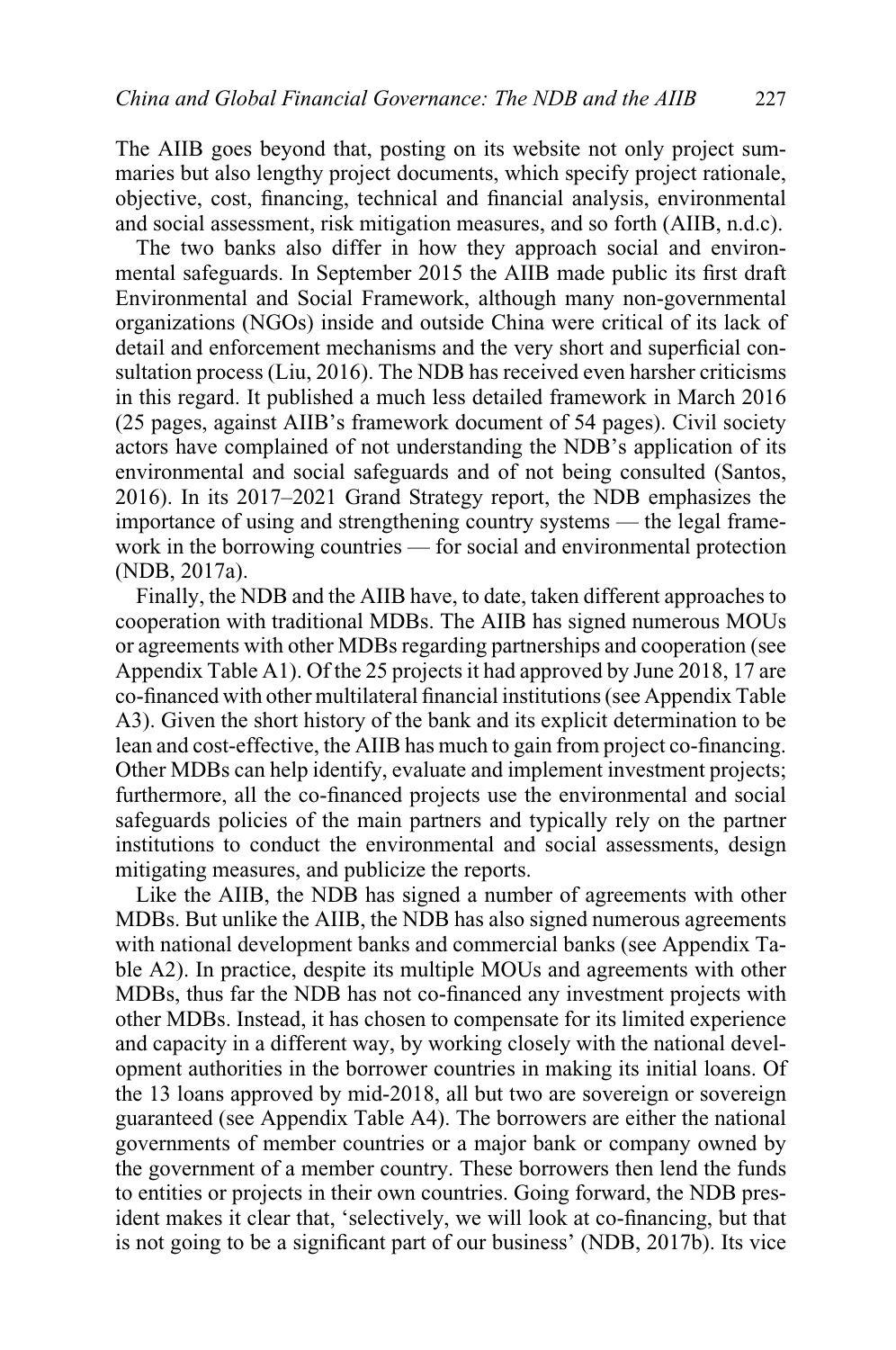|               | <b>NDB</b>                                               | <b>AIIB</b>                                                    |
|---------------|----------------------------------------------------------|----------------------------------------------------------------|
| Origins       | BRICS initiative based on Indian<br>proposal             | Chinese initiative                                             |
| Scale         | • US\$ 50 billion in subscribed<br>capital               | $\bullet$ US\$ 100 billion in subscribed<br>capital            |
|               | • Limited access to international<br>capital markets     | $\bullet$ Expansive access to international<br>capital markets |
| Governance    | $\bullet$ Equal shares and voting power<br>among members | • Differentiated shares and voting<br>power among members      |
|               | $\bullet$ No member has veto power                       | Chinese veto power on major<br>issues                          |
| Transparency  | $\bullet$ Limited information about projects             | Detailed information about<br>projects, including safeguards   |
| Safeguards    | $\bullet$ Country systems                                | International 'best practice'                                  |
| Main partners | National authorities and banks                           | <b>Traditional MDBs</b>                                        |

*Table 1. Major Distinctions between the NDB and the AIIB*

president emphasizes that, in seeking to be an alternative MDB, serving the emerging economies of the global South, the NDB is keen to develop its own capacity and model (Zhu, 2016).

The divergence between the NDB and AIIB in this area is perhaps not surprising. From the beginning, the AIIB emphasized that it would adhere to the 'highest international standards' (see, for example, Xinhua, 2017). The co-financing of projects with traditional MDBs is a visible and efficient way to borrow the latters' norms and procedures. In its Articles of Agreement, the AIIB commits to 'working in close collaboration with other multilateral and bilateral development institutions' (AIIB, 2015: Article 1). In contrast, the NDB's charter only describes its efforts as 'complementing the existing efforts of multilateral and regional financial institutions for global growth and development' (NDB, 2014: Article 1). An additional, practical reason why the NDB has chosen to cooperate with the national development authorities may be that those authorities in BRICS countries are quite capable. In contrast, some of the borrower countries in the AIIB have very low income and weak domestic institutions. They lack the basic capacity for project development and management (Ye, 2017). For the NDB, sovereign and sovereign-guaranteed loans also have the advantage of reducing the risks of default and giving borrower country governments more influence in choosing which projects to fund. These are consistent with the NDB's nature as a borrower-led bank.

Table 1 summarizes the major distinctions between the NDB and the AIIB. The NDB is a collaborative enterprise by the BRICS countries based on India's proposal while the AIIB is a China-led institution created on Chinese initiative. Compared with the AIIB, the NDB has fewer resources to begin with and faces greater limitations in its ability to mobilize financial resources in the future. The NDB is governed by the principle of equality in its decision making whereas the AIIB is a hierarchical organization dominated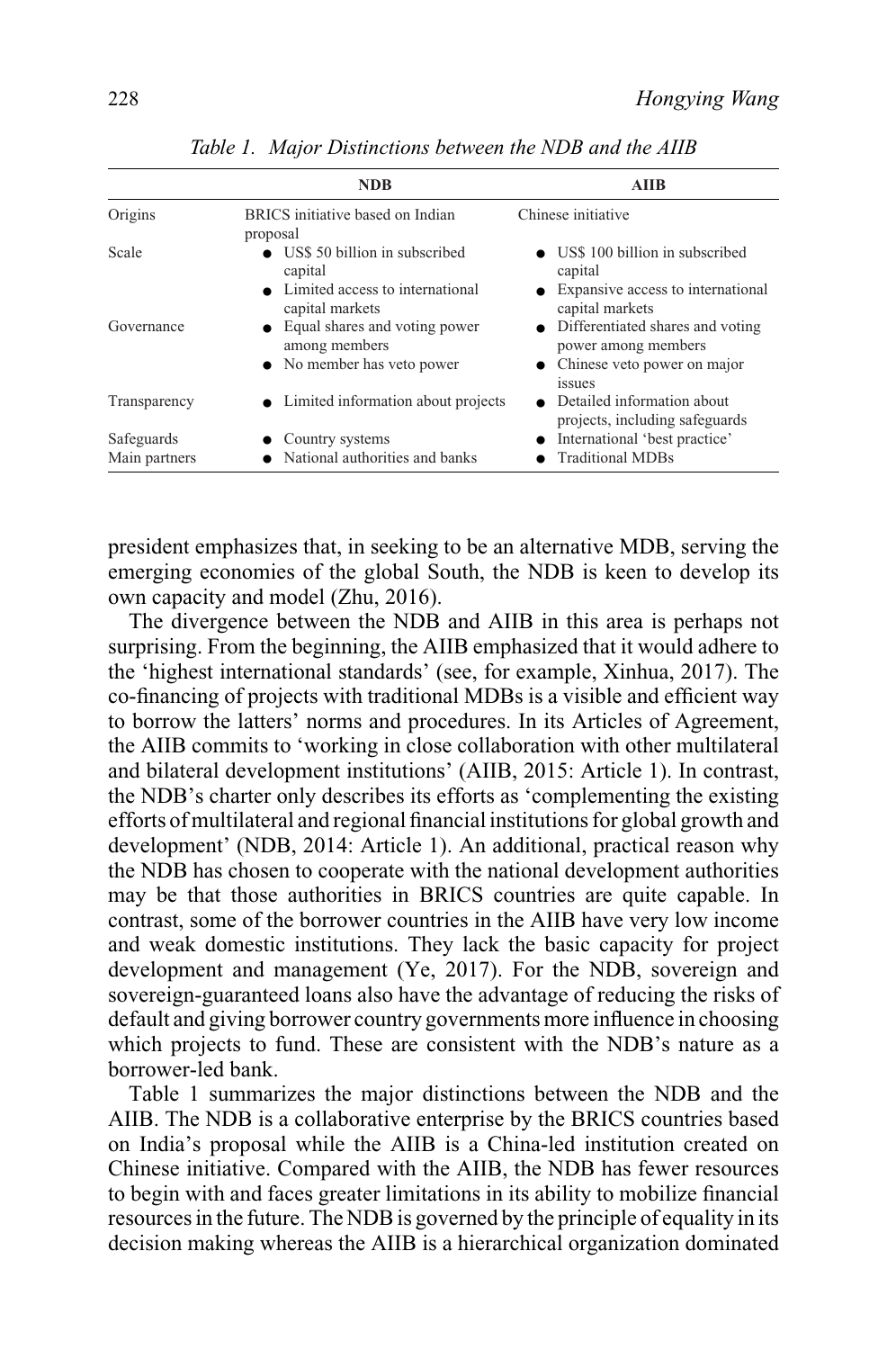by countries making greater financial contributions, with China enjoying an obvious leadership role. The NDB is more opaque in its operations than the AIIB. The NDB has partnered with national governments and development banks whereas the AIIB has extensively cooperated with traditional MDBs.

Given these important distinctions between the NDB and the AIIB, it should be obvious that they do not represent a coherent model of multilateral development finance. Nor are the new MDBs as innovative as perceived by many. In fact, each bank has more in common with some of the older MDBs than they have with each other, as we will see in the next section.

#### **TWO BANKS, TWO TRADITIONS**

The NDB and the AIIB are the newest MDBs to enter a landscape that is already crowded with older MDBs. The pioneer MDB is the International Bank for Reconstruction and Development (IBRD), which was created at the Bretton Woods conference in 1944. Originally designed to help Europe rebuild after World War II, IBRD later shifted its focus to developing countries. During the era of decolonization from the mid-1950s to the mid-1970s, the International Finance Corporation (IFC) and the International Development Association (IDA) were founded and joined the IBRD as members of the World Bank Group (WBG). In the decades following the Bretton Woods conference, major regional MDBs emerged, including the Inter-American Development Bank (IDB), the African Development Bank (AfDB), and the Asian Development Bank (AsDB). Following the collapse of the communist regimes in central and Eastern Europe, the European Bank of Reconstruction and Development (EBRD) was established in 1991 to help promote market-oriented economies in those countries. The European Investment Bank (EIB), created in 1958 under the Treaty of Rome, expanded in 2000 into the EIB Group, to facilitate European integration and to promote infrastructure development outside the region. According to one estimate, there are over 250 multilateral development agencies of one kind or another (Kharas, 2010). Chris Humphrey (this issue) refers to 27 MDBs.

These mainstream MDBs are mostly led by developed countries, although the AfDB is an unusual case. It was established in 1964 with 23 founding members, all African states newly freed from colonialism. Until 1982 the bank was owned by regional members only; since then, it has accepted nonregional members, but its strong regional identity continues to be reflected by its African location, the nationality of the president (from an African nation), and African countries' majority shares in the bank (over 60 per cent). Beside the mainstream banks, a number of smaller and less well-known MDBs have been operating for decades in the margins of the Bretton Woods system, such as the Development Bank of Latin America (CAF), the Islamic Development Bank (IsDB) and the Trade and Development Bank (TDB) in Africa. Led by developing countries, these alternative MDBs have developed their own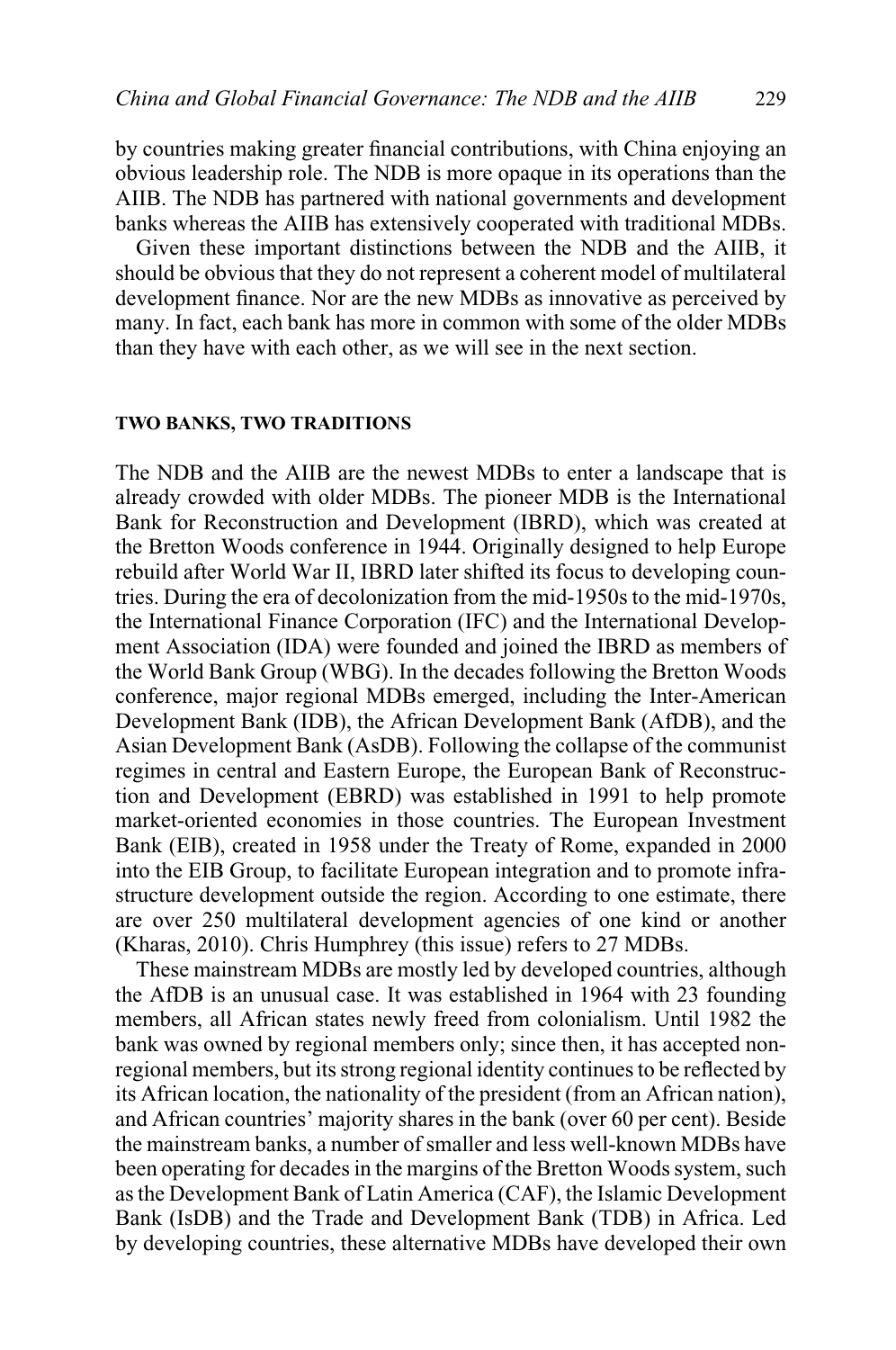| <b>Bank</b>                                      |                 | EBRD AsDB IBRD IDB AfDB AIIB TDB CAF ISDB NDB |                 |                           |                                        |                  |                            |
|--------------------------------------------------|-----------------|-----------------------------------------------|-----------------|---------------------------|----------------------------------------|------------------|----------------------------|
| % of borrower countries'<br>votes in total votes | 15 <sup>a</sup> | 33 <sup>a</sup>                               | 47 <sup>b</sup> | $50^{\circ}$ $59^{\circ}$ | $73^b$ 93 <sup>d</sup> 95 <sup>e</sup> | 100 <sup>b</sup> | 100 <sup>b</sup><br>(2017) |

*Table 2. Voting Power of Borrower Countries in MDBs*

*Notes:* aBorrower countries as reported on banks' websites.

bUN-defined developing countries and transition economies (UN, 2014) used as proxy for borrower countries. <sup>c</sup>Developing countries in the region used as proxy for borrower countries.

<sup>d</sup>At TDB votes are decided by shares held by members. Its class A shares (US\$ 1.7 billion in 2017) dwarf class B shares (US\$ 150 million in 2017). The figure here is calculated on the distribution of class A shares. eAt CAF votes are decided by shares held by members. It has A, B and C shares. A shares are held entirely by borrower countries in the region. The figure here is calculated on the distribution of B+C shares.

*Source*: Author's calculations based on data from official websites of the MDBs.

models of multilateral development finance. The distinctions between the NDB and the AIIB discussed in the previous section are to a large extent a reflection of these different traditions.

The NDB is made up entirely of developing countries, pooling their resources as both lenders and borrowers. In this regard, it is similar to other borrower-led MDBs, such as the CAF, IsDB and TDB. The CAF came into being in 1970 as the Andean Development Corporation and later evolved into the Development Bank of Latin America. Its membership comprises 19 countries — 17 Latin American and Caribbean states plus Spain and Portugal — and 14 private banks in the region. The IsDB was created in 1973 by the Organization of the Islamic Conference, which later became the Organization of Islamic Cooperation (OIC). It has 57 members, all of which are member countries of the OIC. The TDB was established in 1985, with nine founding members, and now has 24 member countries — 22 African nations plus Belarus and China — and a number of institutional shareholders. In contrast, the AIIB is made up of both developing and developed countries. Defining itself largely by its regional identity and eager to attract members from the developed world, it is similar to the mainstream regional MDBs built on the World Bank model. Among the AIIB's 86 members, 22 are developed countries and the rest are developing or transition economies according to UN definitions (UN, 2014).

The governance of the NDB and the AIIB also reflects these two different traditions. As noted above, the NDB gives equal decision-making power to all its members, whereas the AIIB allocates votes to its members largely according to their financial contribution. Table 2 compares the two banks with some traditional MDBs in terms of the voting power of the borrower countries. The NDB is at the high end, along with other borrower-led banks, while the AIIB's governance structure sets it closer to the mainstream MDBs.

The difference in scale between the NDB and the AIIB is typical of the distinction between borrower-led MDBs and MDBs led by developed countries. The relative poverty of the developing countries and the exclusion or near exclusion of advanced economies by these banks severely limits their financial resources. As discussed above, this leads to difficulties in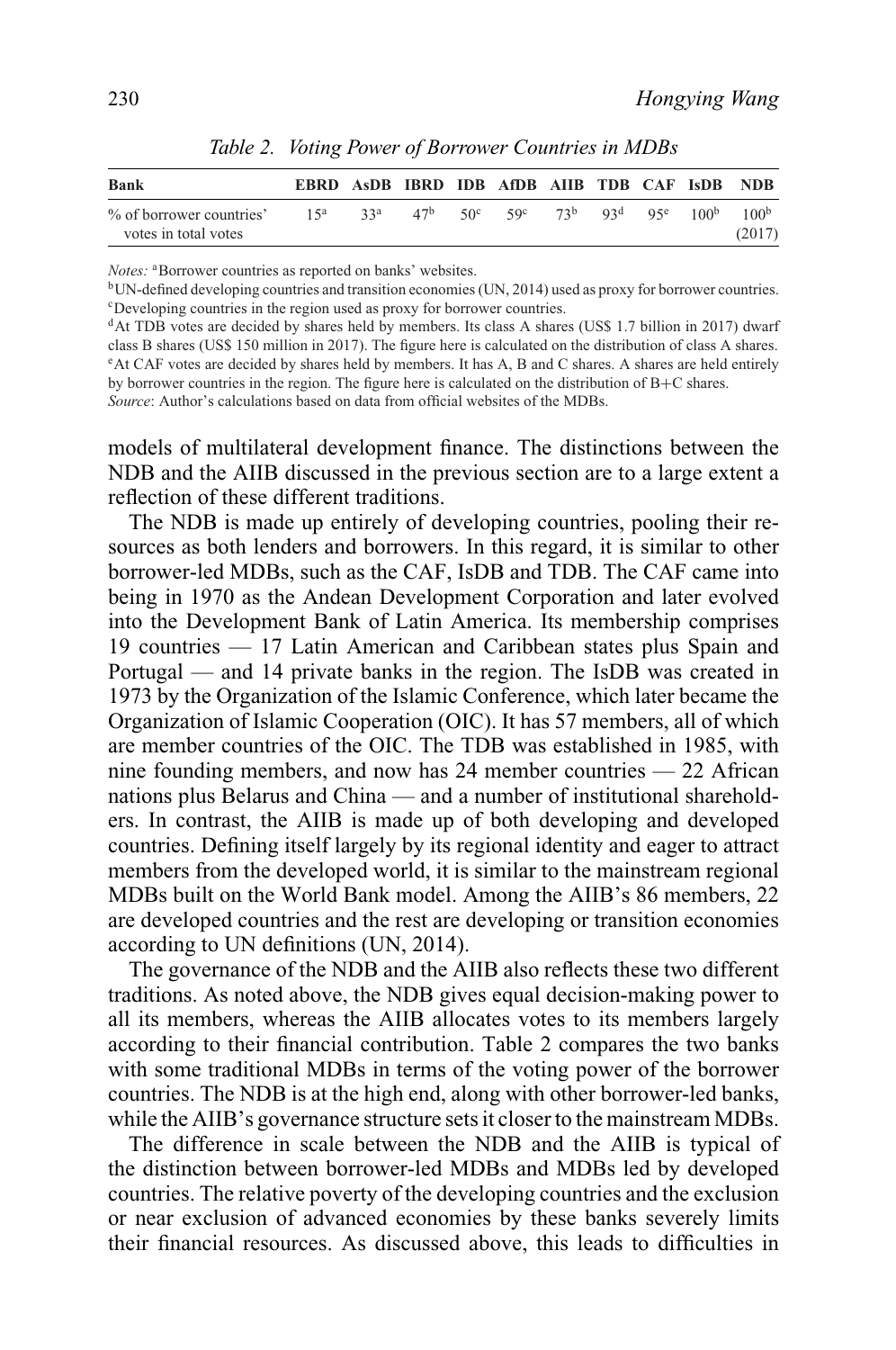| <b>MDBs</b>                                       | <b>IBRD</b> |                | IDB EBRD AIIB AsDB CAF NDB ISDB AfDB TDB |     |          |     |    |     |      |
|---------------------------------------------------|-------------|----------------|------------------------------------------|-----|----------|-----|----|-----|------|
| Usable equity <sup>a</sup> 2016<br>(US\$ billion) |             |                | 39.4 26.3 21.6 17.8 17.2 10.5 9.6 8.3    |     |          |     |    | 81  | 0.86 |
| Subscribed capital<br>(US\$ billion)              |             | 252.8 170.9 30 |                                          | 100 | 162.8 15 | -50 | 70 | 92. |      |

*Table 3. Resources of MDBs, 2016*

*Note*:  $^{\text{a}}$ Usable equity = paid-in capital + reserves and retained earnings.

*Sources*: Financial Statements (2016) of the MDBs.

obtaining favourable credit ratings from international credit rating agencies. The methodologies used by these agencies tend to underestimate MDBs' financial strength and seem to place MDBs not led by industrialized countries at a particular disadvantage. MDBs made up mostly of developing countries almost never obtain an AAA rating from these agencies, regardless of their record of repayment (Humphrey, 2015b). On the other hand, MDBs led by developed countries are able to obtain higher ratings due to the sovereign ratings of their members. Table 3 shows the resources (measured in usable equity and subscribed capital) of the NDB, the AIIB and several other MDBs. Developing/borrower country-led banks are generally less well-endowed than the developed/donor country-led MDBs.

The different approaches of the NDB and the AIIB to transparency and safeguards are also indicative of the two distinctive traditions of multilateral development finance. For years the World Bank and the major regional MDBs were criticized for their secretive operations and neglect of the social and environmental consequences of their investments. In response, they have made significant progress in addressing those problems (Stone and Wright, 2006). These developed country-led MDBs depend on budget allocation by donor governments, especially for their grant-making windows. Keenly aware of the sensitivity of donor governments to public opinion in their countries, these MDBs have been eager to demonstrate that they care about human rights, good governance and environmental protection in order to ensure their funding (Nielson and Tierney, 2003).

MDBs led by developing countries, on the other hand, are typically less subject to public scrutiny and pressure. This may be due in part to their smaller scale and lower profile, but is also likely a result of the relative weakness of civil society in their member countries. Consistent with the policy-making style in many member countries, these MDBs have not been especially attentive to the issue of transparency. Rather, they are responsive to the concern of their members about national sovereignty, which favours the use of country systems over international standards in social and environmental safeguards.

This is not to say that the NDB and the AIIB are simply carriers of the two existing traditions in multilateral development finance. The NDB has gone further than the older alternative MDBs in its commitment to member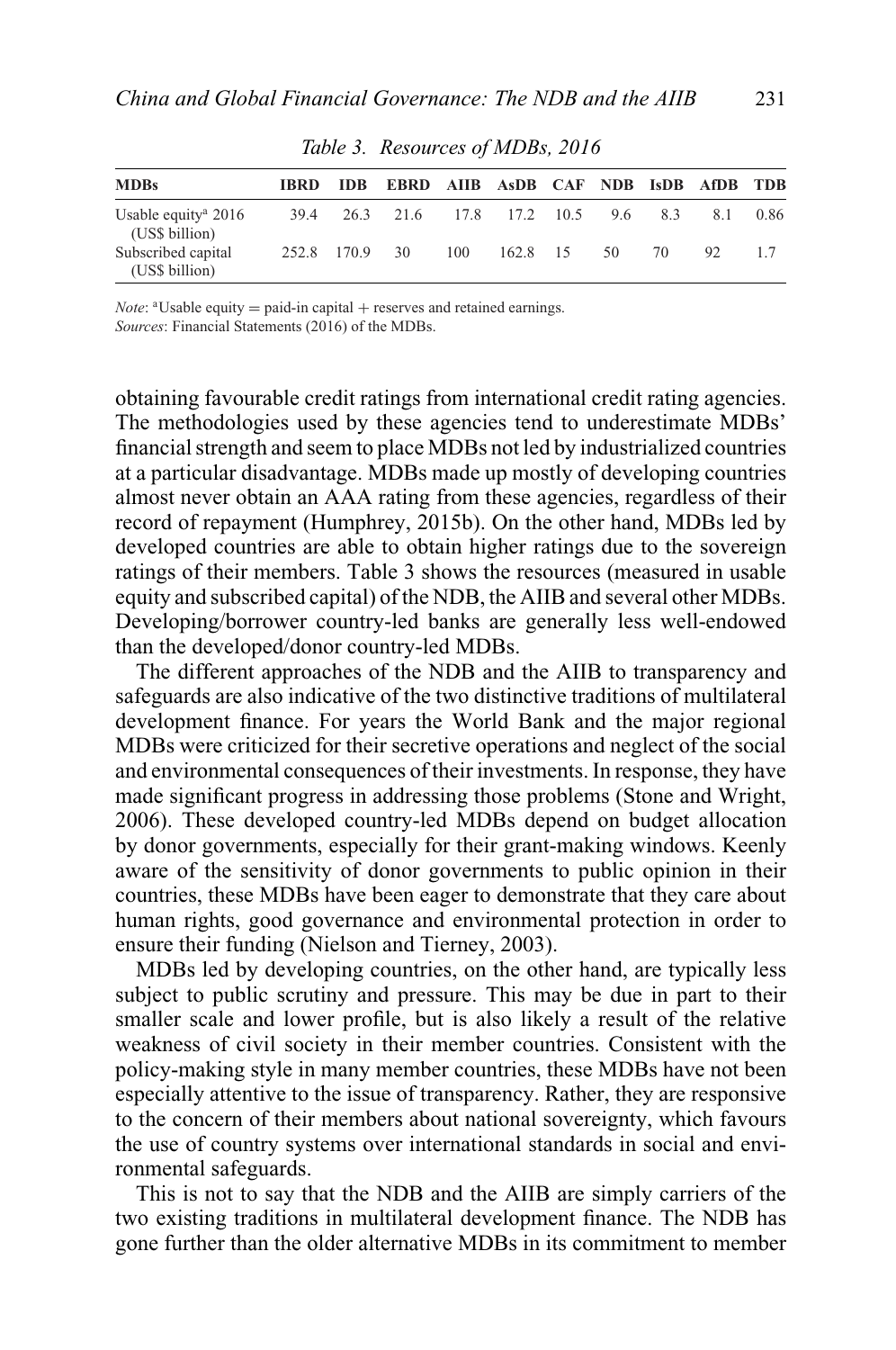

*Figure 1. Landscape of MDBs [Colour figure can be viewed at wileyonlinelibrary.com]*

equality in decision making, manifested by the equal distribution of voting power among all its members. The AIIB differs from mainstream MDBs with its focus on infrastructure, rejection of political lending conditionality, and lean structure. Officials at both the NDB and the AIIB have carefully pointed out that while they will learn from existing MDBs, they are not going to abide by all the existing rules. Not long after the creation of the NDB, Vice President Leslie Maasdorp stated that 'Beyond drawing on best practices, the NDB will aim, in a modest way, to build what is described in our founding principles as "next practices"' (Maasdorp, 2015). Commenting on the AIIB, China's Minister of Finance, Lou Jiwei, stated that 'The multilateral development organizations such as the World Bank and the Asian Development Bank are under constant reform, a proof that there is only the "good practice" instead of the so-called "best practice"' (Lou, 2014).

Figure 1 suggests a useful way to imagine the global landscape of MDBs. The horizontal axis represents the voices given to the developing/borrower countries at the MDBs whereas the vertical axis measures the financial resources of the banks. Mainstream MDBs tend to cluster in the upper left area with relatively abundant financial resources and limited voting power for their borrower-country members. Alternative MDBs tend to concentrate in the lower right area with fewer financial resources and greater voting power for the borrower-country members. This landscape echoes an earlier study of MDBs. Stephen Krasner (1981) compares the IDB, the AsDB and the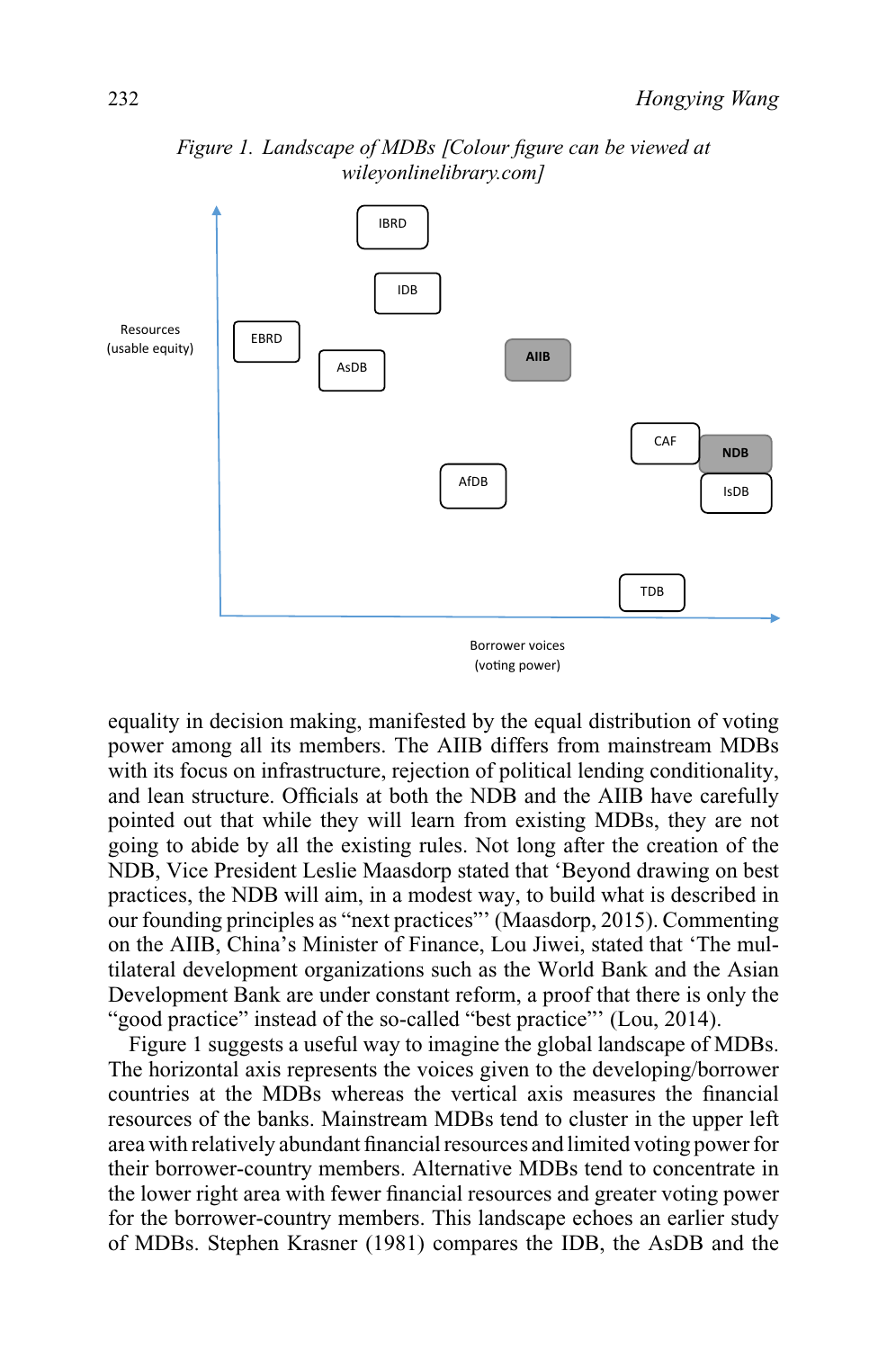AfDB along two dimensions — resources and influence. He points out that the IDB gives developing country members both resources and influence. At the AsDB developing countries have resources but little influence, whereas at the AfDB they have influence but few resources. He argues that the key to the variation is the power structure of the banks. Only under a hegemonic structure, as in the case of the IDB, can weaker states get both resources and influence — so long as they do not violate the general goals of the hegemonic power. In contrast, under a bipolar structure (as in the AsDB) or multipolar structure (as in the AfDB), developing members either have limited influence or resources. Using his framework, one might draw parallels between the AIIB and IDB, and between the NDB and the AfDB.

# **NDB, AIIB AND CHINA'S AMBIGUOUS PLACE IN GLOBAL FINANCIAL GOVERNANCE**

As the above sections make clear, there are major differences between the NDB and the AIIB. To a large extent, these new MDBs reflect two wellestablished traditions embedded in existing MDBs. China's important role in these very different kinds of MDBs indicates that it is not promoting a coherent or a new model in this area of global financial governance. What explains China's apparent lack of policy coherence?

An obvious place to look for answers is the internal division in the Chinese government. Scholars have written about the impact of fragmented authoritarianism on Chinese foreign policy (Lampton, 2001; Liou, 2009). Personal convictions of key individuals may also matter. It will be a while before the inner workings of Chinese participation in the NDB and the AIIB become clear to outsiders, but the information available so far gives little indication that either inter-agency competition or personality has played a major role in China's embrace of two different models of MDB.

Chen Yuan, the long-time head of the China Development Bank (CDB), reportedly led China's participation in the founding of the NDB (Krishnan, 2013). During his tenure as president of the CDB, Chen emphasized the imperative for the bank to adopt a business model even as it shouldered policy responsibilities. With Chen at the helm, CDB greatly reduced its non-performing loans and became as profitable as the best commercial banks, achieving 'world class business performance' (Chen, 2013: 40). It also greatly expanded its clientele outside China. According to Chin and Gallagher (this issue), the CDB now holds over US\$ 1.4 billion in assets with roughly US\$ 375 million overseas — more than the IBRD. It is difficult to see anything in Chen's organizational affiliation or personal beliefs that would have made him an advocate of the model adopted by the NDB.

Despite widespread speculation, Chen did not become the president of the NDB once the bank was established. That position went to K.V. Kamath of India. China has been represented by Zhu Xian as the bank's vice president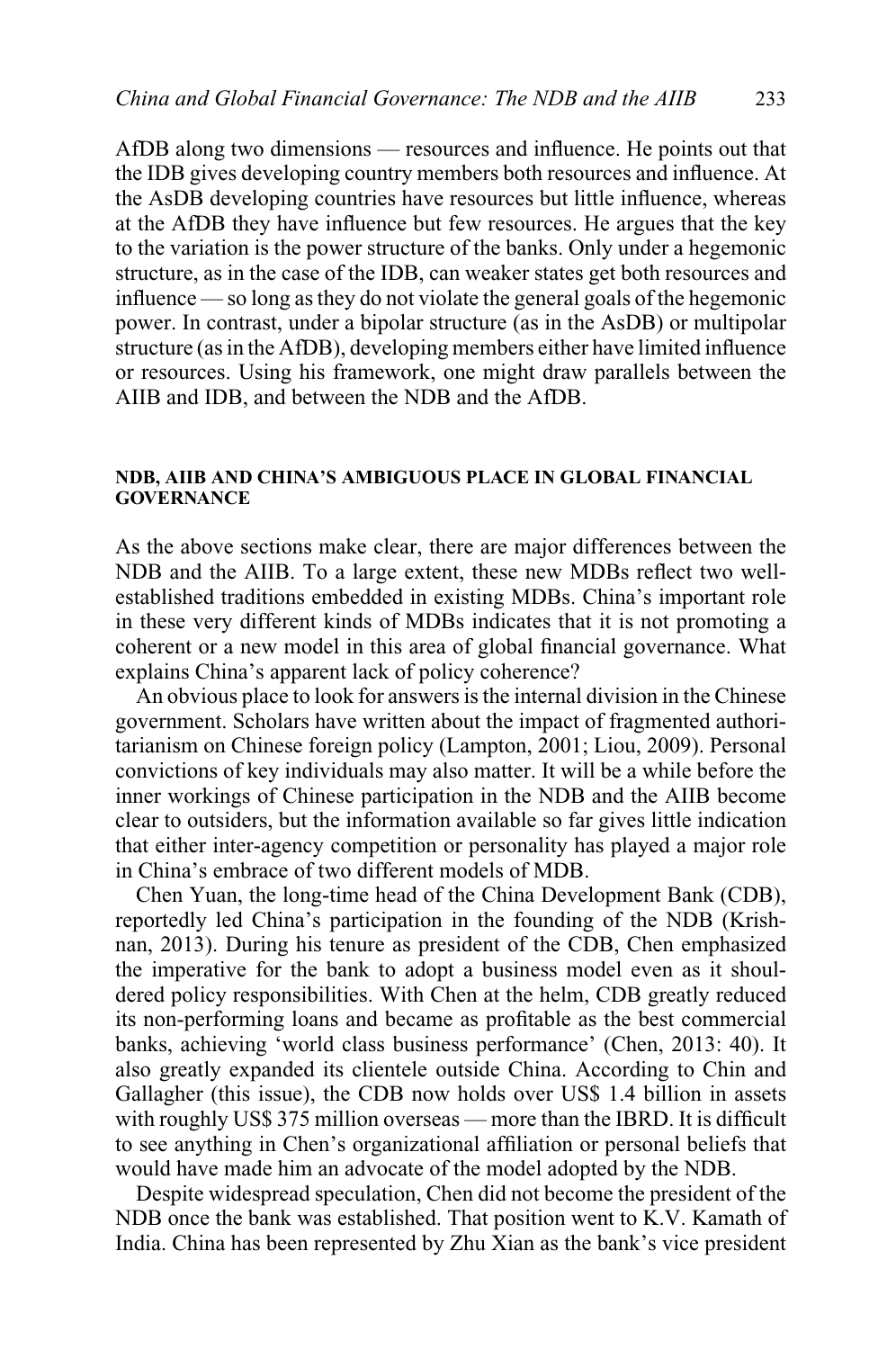and chief operations officer. Zhu spent many years working in the Ministry of Finance, including as director of its International Department. He then held a series of senior positions at the AsDB and the World Bank. For several years, he served as a vice president of the World Bank and Chief Ethics Officer (NDB, n.d.c). One might therefore expect that Zhu's background would make him quite sympathetic to the mainstream MDB model represented by the World Bank.

Meanwhile, Jin Liqun has been a central figure in the creation and early operations of the AIIB. As China's chief negotiator in the establishment of the bank and as its inaugural president, Jin has been the face of the AIIB since the beginning. Like the NDB's Zhu, Jin was a long-time official in the Ministry of Finance, rising to the rank of vice minister. He also worked at the AsDB and the World Bank. He was a vice president and then ranking vice president of the AsDB and the Alternate Executive Director for China at the World Bank (AIIB, n.d.b).

The background of these key individuals gives no reason to believe that they represent sharply different perspectives on multilateral development finance. All of them have built their careers in or near mainstream MDBs rather than institutions deeply involved in South–South cooperation. Neither bureaucratic interests nor personal convictions seem to offer a good explanation for the divergent directions of the NDB and the AIIB so far. In fact, China's ambiguity toward multilateral development financing is mirrored by its vague and/or contradictory positions on a number of other issues in global financial governance. Three cases are illustrative.

The first case concerns China's attitude toward the role of the IMF in global financial governance. The Chinese government has worked hard toward and made significant progress in enhancing its influence at the IMF. China's votes rose from 3.81 per cent to 6.16 per cent as a result of the voice reform approved by the IMF in 2010 and finally implemented in 2015. Still ranked number 3, despite its position as number 1 or 2 in terms of GDP size, China is seeking to further increase its weight at the IMF. At the same time, China has actively participated in establishing and expanding other arrangements outside the IMF to deal with financial crises, such as the Chiang Mai Initiative (which later became the Chiang Mai Initiative Multilateralization — CMIM) and the Contingency Reserve Arrangement (CRA). CMIM has a pool of US\$ 240 billion among East and Southeast Asian countries, while CRA has a pool of US\$ 100 billion among the BRICS. The two schemes aim to provide alternatives to the IMF in dealing with international financial crises. However, both stipulate that 70 per cent of their lending is linked to IMF programmes, to take advantage of the latter's technical expertise and distance from regional political rivalry (Kring and Grimes, this issue). Whether they complement or undermine the IMF has been a matter of ongoing debate (Henning, this issue).

The second case is China's reaction to the problems of the international credit rating system. China has been critical of the system, particularly the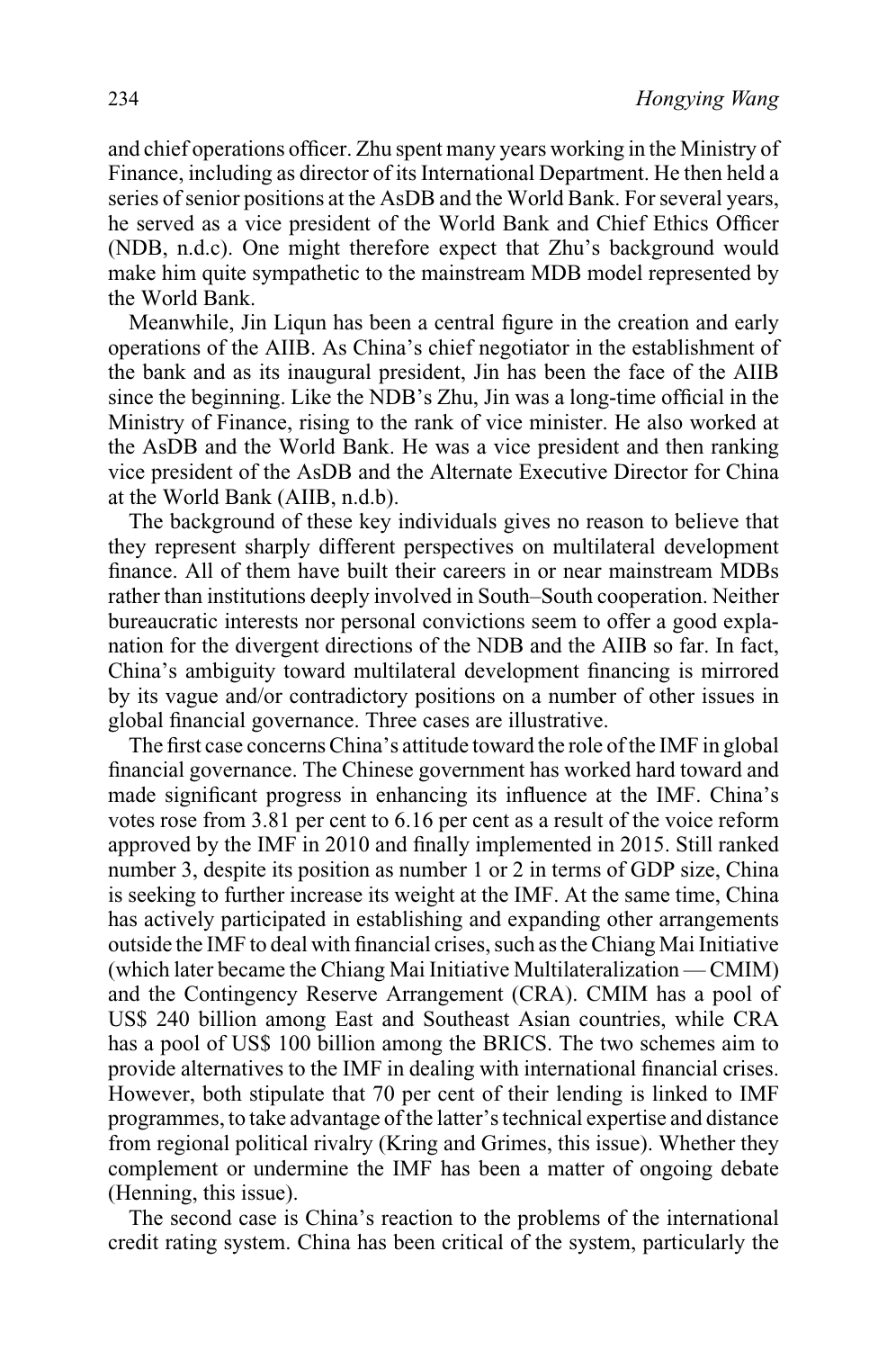methodology used in credit rating and the dominance of the industry by US-based agencies. Chinese officials, analysts and credit rating agencies have called for fundamental reforms. However, the Chinese government has not been fully supportive of Indian and Russian initiatives in recent years to create a BRICS credit rating agency. In fact, it blocked the initiative at the last minute at the Goa Summit in 2016. Meanwhile, major Chinese credit rating agencies have formed partnerships with US-based agencies. In 2017 the Chinese government committed to allowing those agencies to operate directly in China's capital market. It is worth noting that the biggest international credit rating agencies have given glowing ratings to the Chinaled AIIB. Again, China seems to be trying to simultaneously challenge and reinforce the existing order (Helleiner and Wang, 2018).

A third case is China's approach to reforming the international debt restructuring regime. How to prevent or ameliorate debt crises is an important issue in global financial governance. The existing system of sovereign debt restructuring tends to delay debt restructuring as long as possible, causing economic dislocation and financial instability. The IMF and the United Nations have each developed their own preferred frameworks for reforming the existing (dis)order of sovereign debt restructuring. The IMF favours a market-driven solution in the form of collective action clauses (CAC), under which an agreement among a qualified majority of bond holders binds all bond holders to debt restructuring. The UN, on the other hand, advocates a statutory arrangement, where debt restructuring is conducted through a quasi-judicial process, similar to a domestic bankruptcy court. Despite its status as major international creditor, China has not developed a clear and consistent policy regarding debt restructuring. At the IMF, Chinese officials have expressed support for CAC. At the UN, China — along with the Group of 77 — has supported a statutory approach to deal with debt restructuring (Wang, 2014b). China has also been ambivalent toward involvement in the Paris Club, the main group of official creditors coordinating the handling of payment difficulties involving inter-governmental debt (Liu and Song, 2016). So far China has been an ad hoc participant in the Paris Club.

In all these cases, China has shown the same kind of ambiguity that we have seen in multilateral development financing. It seems to be straddling two positions, one augmenting the traditional international institutions dominated by the developed countries and the other challenging those institutions in favour of alternatives led by the developing countries. This pattern of hedging across many issue areas suggests broader forces at work than bureaucratic politics or personalities. A plausible case can be made that China's multifaceted national identity and complex national interest are the source of its incoherent policy on MDBs and other issues of global financial governance.

For decades after the creation of the People's Republic, China was outside the post-WWII international economic order led by the USA, first as a member of the Soviet bloc in the 1950s and then as a part of the Third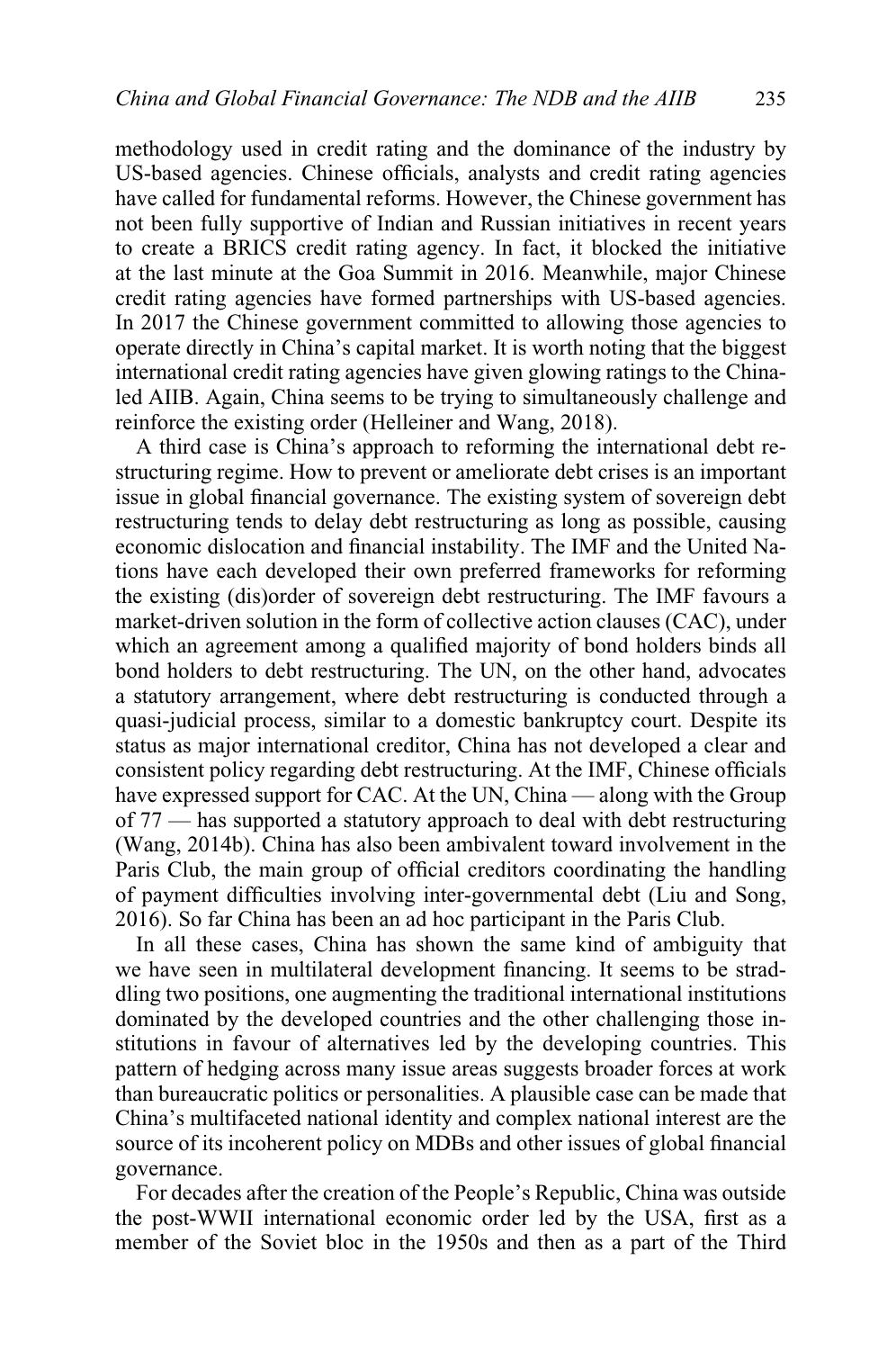World in the 1960s. Following the rapprochement with the US in the early 1970s, China began to moderate its radicalism in foreign policy and to develop relations with industrialized countries, but it continued to identify with other developing countries. For example, a study of China's early engagement with the IMF and the World Bank observes that through the 1980s, China became 'a responsible spokesman for developing countries'. At both institutions China often aligned itself with the positions of other developing countries. In fact, Chinese executive directors at both the World Bank and the IMF were under instruction never to raise demands that might be seen as being costly to any developing country (Jacobson and Oksenberg, 1990: 132–33).

However, China's national identity has become more complex in recent years. Since the late 1990s, with its unprecedented economic success, a new identity — that of a major power — has gradually taken hold in the Chinese imagination (Rozman, 1999). During the Asian financial crisis, the concept of China as a 'responsible great power' became crystallized and strongly influenced China's reaction to the crisis. As its neighbouring countries' currencies dropped precipitously, the Chinese government faced tremendous pressure to devalue the RMB, but refused to do so. The loss in price competitiveness contributed to the dramatic decline of Chinese exports, but China received high praise from around the world, affirming China's self-perception as a responsible great power (Wang, 2003).

Following the global financial crisis in 2008, China's robust economic growth at a time of economic recession in the US further enhanced its major power identity. When China's GDP surpassed that of Japan and in PPP terms — that of the USA a few years ago, a new sense of national greatness became entrenched. Both the official and the academic discourse have increasingly talked up China's responsibility and China's voice in global governance. Pundits in China have called for or celebrated China's transition from a 'rule-taker' to a 'rule-maker' (see, for example, Pang, 2009; Zhang, 2017). However, what kind of rules China would like to promote remains unclear.

Having been a beneficiary of the existing international order, China has come to see itself as a stakeholder in that order. Chinese officials have frequently spoken out in favour of free trade, cooperation, and multilateralism — important pillars of the post-WWII international economic order. President Xi Jinping's speech at the World Economic Forum in early 2017 attracted worldwide attention. Speaking against trade protectionism, defending globalization and advocating international cooperation to fight climate change, Xi *appeared* as an international statesman and a staunch supporter of the liberal international economic order (Xi, 2017a). On the other hand, China has not shed its identity as a developing country, although it is certainly not an ordinary developing country. In his speech at the 19th Congress of the Chinese Communist Party, Xi asserted that China's status as the world's largest developing country has not changed, and that 'China has provided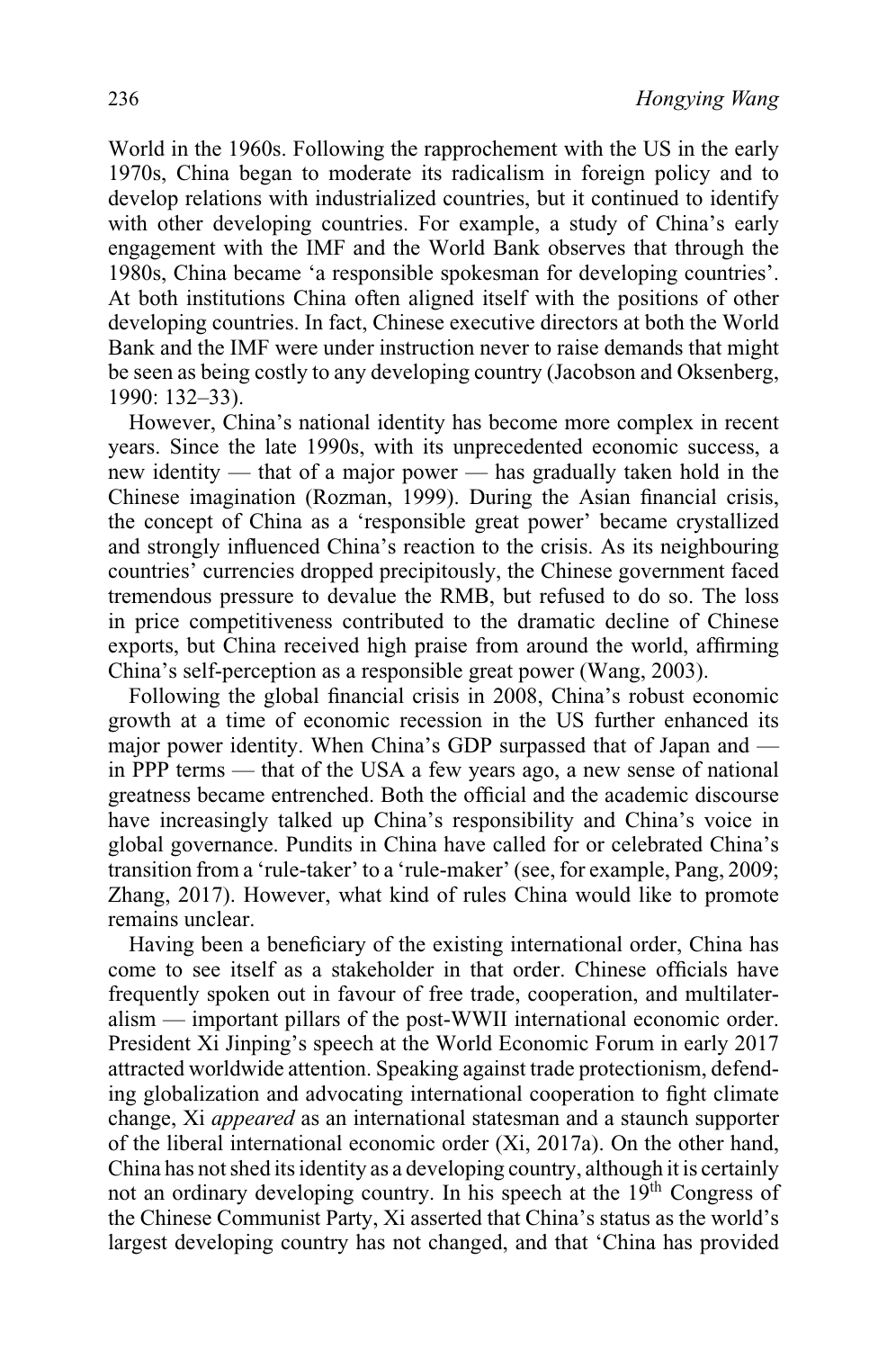entirely new options for countries and nations in the world that hope to accelerate their development and also maintain their own independence' (Xi, 2017b).

As China combines its identities as a developing country and a responsible great power, its economic and political interests have become more complex. In international financial governance, China often finds itself having more in common with the advanced economies than with developing countries. For instance, China's creditor status aligns its financial interest more closely with that of other creditor nations — mostly developed countries — than with debtor nations in the global South. Like other creditors, China has strong incentives to improve economic surveillance, discipline debtors and ensure orderly debt restructuring when debtors are not able to meet their payment obligations. In that context, it is not surprising that China has chosen to work closely with the IMF, increasing the Fund's resources and linking IMF programmes to lending by CMIM and CRA. It also helps explain why China has been willing to work with established credit rating agencies and why it has been supportive of the market-based CAC approach to debt restructuring favoured by many creditors.

At the same time, China also has much at stake in maintaining good relations with the developing countries. China's growing need for energy and resources has led to rapid expansion of trade and investment ties with countries in Africa and Latin America (Ellis, 2009; Rotberg, 2009). On the political front, China has historically relied heavily on the support of developing countries, including in gaining its seat at the United Nations and in deflecting criticisms of China's human rights conditions (Van Ness, 2018). This sheds light on China's continued expression of solidarity with developing countries on reforming Bretton Woods institutions, demanding change in the credit rating regime, and protecting the interests of debtor countries. In short, China's embrace of very different models of MDBs is part of a general pattern in its approach to global governance. Its multifaceted identity and complex national interests require it to straddle different camps and hedge its positions.

## **CONCLUSION**

This article has argued that, in spite of suggestions to the contrary, the NDB and the AIIB — two newcomers to the world of MDBs — are quite distinctive. They are built on two different traditions in multilateral development finance. China's embrace of both banks suggests that there is as yet no coherent new Chinese model in this area of global financial governance. It is a manifestation of China's ambiguous attitude toward the existing financial order which is dominated by the developed countries. Given its multiple national identities and complex economic and political interests, it is likely that, for the foreseeable future, China will remain in a grey zone between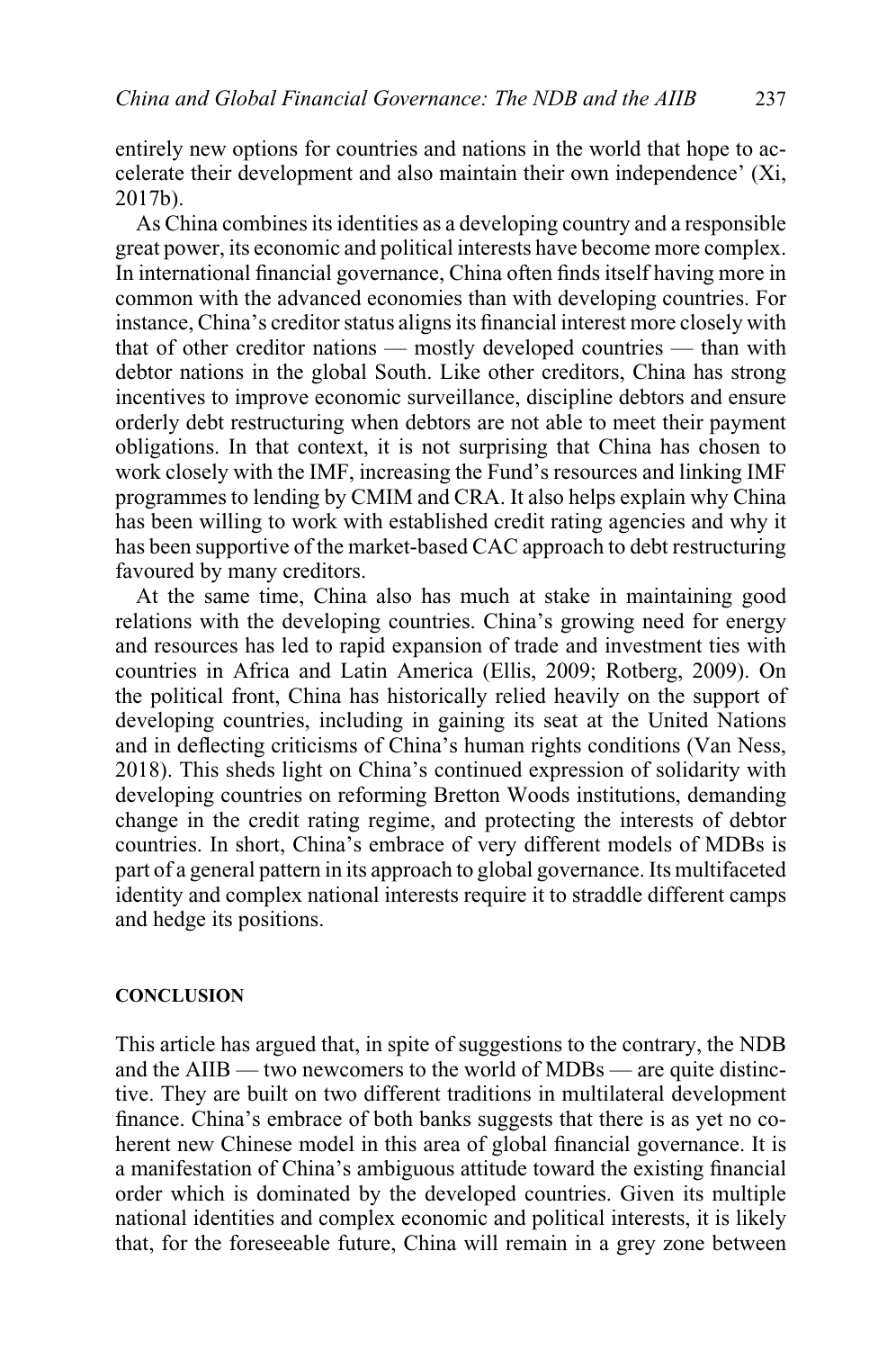the existing liberal international economic order and the alternative world of South–South cooperation.

# **APPENDIX**

| Table A1. MOUs or Agreements between the AIIB and Other |
|---------------------------------------------------------|
| Development Institutions                                |

| Date                                 | Partner        |
|--------------------------------------|----------------|
| September 2015 (Interim Secretariat) | AsDB           |
| October 2015 (Interim Secretariat)   | <b>WBG</b>     |
| April 2016                           | <b>WBG</b>     |
| May 2016                             | AsDB           |
| May 2016                             | <b>EBRD</b>    |
| April 2017                           | <b>NDB</b>     |
| April 2017                           | <b>WBG</b>     |
| May 2017                             | <b>IDB/IIC</b> |
| April 2018                           | AfDB           |

*Source*: AIIB official website; [www.aiib.org/en/index.html](http://www.aiib.org/en/index.html) (accessed June 2018).

| Date                   | Partner<br>(multilateral)                | Date              | Partner (national)                                  | Date              | Partner<br>(commercial)                                        |
|------------------------|------------------------------------------|-------------------|-----------------------------------------------------|-------------------|----------------------------------------------------------------|
| July 2016              | AsDB                                     | September<br>2015 | <b>BNDES</b> (Brazilian<br>Development<br>Bank)     | January<br>2016   | Bank of China                                                  |
| September<br>2016      | WBG                                      | October<br>2016   | <b>BRICS</b> Interbank<br>Cooperation<br>Mechanism  | May 2016          | Industrial Credit<br>and Investment<br>Corporation of<br>India |
| September<br>2016      | <b>CAF</b>                               | June 2017         | <b>BRICS</b> export<br>credit insurance<br>agencies | June 2016         | China Construction<br>Bank                                     |
| April 2017             | International<br><b>Investment Bank</b>  | September<br>2017 | China<br>Development<br>Bank                        | August<br>2016    | The Standard Bank<br>of South Africa                           |
| April 2017             | Eurasian<br>Development<br>Bank          | May 2018          | Development Bank<br>of South Africa                 | November<br>2016  | Bank of Communi-<br>cations, China                             |
| April 2017             | AIIB                                     |                   |                                                     | September<br>2017 | Agricultural Bank<br>of China                                  |
| April 2017             | <b>EBRD</b>                              |                   |                                                     | September<br>2017 | Industrial and<br>Commercial<br><b>Bank of China</b>           |
| April 2017             | <b>EIB</b>                               |                   |                                                     | January<br>2018   | Banco Santander<br>(Brasil) S.A.                               |
| April 2017<br>May 2018 | <b>FONPALTA</b><br>IDB and IDB<br>Invest |                   |                                                     | May 2018          | State Bank of India                                            |

*Table A2. MOUs or Agreements between the NDB and Other Development and Financial Institutions*

*Source*: NDB official website; [www.ndb.int/](http://www.ndb.int/) (accessed June 2018).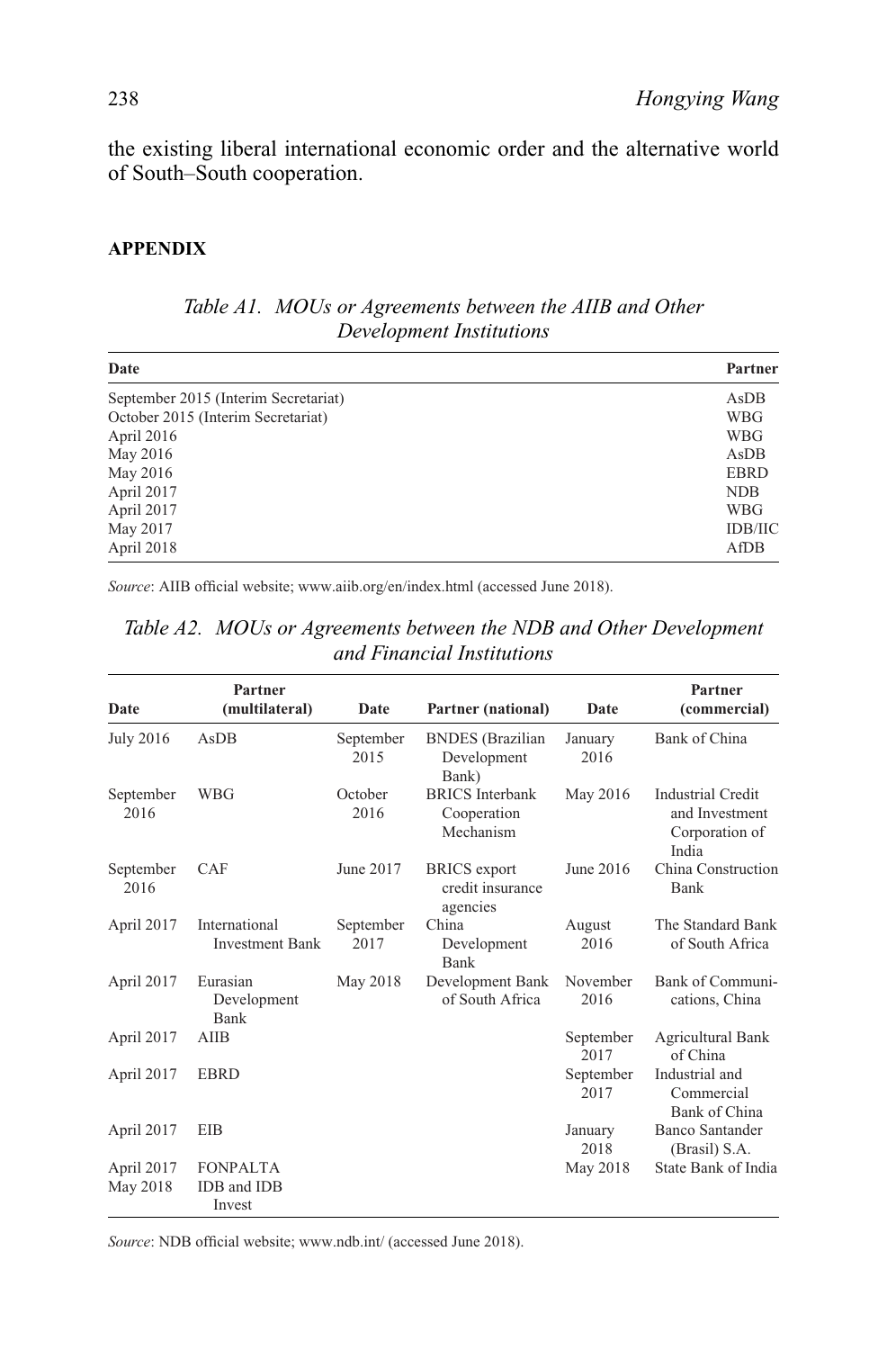| Project                                      | <b>International</b><br>Investment<br>partner | Sector        | Location    | Safeguards         |
|----------------------------------------------|-----------------------------------------------|---------------|-------------|--------------------|
|                                              |                                               |               |             |                    |
| Madhya Pradesh Rural                         | World Bank                                    | Transport     | India       | World Bank         |
| Connectivity Project<br>Bangladesh Bhola IPP |                                               | Energy        | Bangladesh  | AIIB               |
| Beijing Air Quality                          |                                               | Energy        | China       | National and AIIB  |
| Improvement and Coal                         |                                               |               |             |                    |
| Replacement Project                          |                                               |               |             |                    |
| Broadband Infrastructure                     |                                               | Telecom       | Oman        | AIIB and National  |
| Project                                      |                                               |               |             |                    |
| Bangalore Metro Rail                         | EIB                                           | Transport     | India       | EIB                |
| Project – Line R6                            |                                               |               |             |                    |
| Metro Manila Flood                           | World Bank                                    | Water         | Philippines | World Bank         |
| Management Project                           |                                               |               |             |                    |
| IFC Emerging Asia Fund                       | IFC, et al.                                   | Multiple      |             | <b>IFC</b>         |
| India: Transmission System                   |                                               | Energy        | India       | <b>ADB</b>         |
| Strengthening Project                        |                                               |               |             |                    |
| Egypt Round II Solar PV                      | IFC, et al.                                   | Energy        | Egypt       | IFC                |
| Feed-in Tariffs                              |                                               |               |             |                    |
| Programme                                    |                                               |               |             |                    |
| Gujarat Rural Roads                          | IDA, EaDB                                     | Transport     | India       | AIIB<br>World Bank |
| Nurek Hydropower<br>Rehabilitation           | (Eurasian                                     | Energy        | Tajikistan  |                    |
|                                              | Development                                   |               |             |                    |
|                                              | Bank)                                         |               |             |                    |
| India Infrastructure Fund                    |                                               | Multisectoral | India       | National and AIIB  |
| Batumi Bypass Road,                          | AsDB                                          | Transport     | Georgia     | AdDB               |
| Georgia                                      |                                               |               |             |                    |
| Andhra Pradesh Power                         | World Bank                                    | Energy        | India       | World Bank         |
| $24 \times 7$ for all                        |                                               |               |             |                    |
| Natural Gas Infrastructure                   | AsDB                                          | Energy        | Bangladesh  | AsDB               |
| and Efficiency                               |                                               |               |             |                    |
| Improvement                                  |                                               |               |             |                    |
| Dam Operational                              | World Bank                                    | Multi sector  | Indonesia   | World Bank         |
| Improvement and Safety                       |                                               |               |             |                    |
| Regional Infrastructure                      | World Bank                                    | Urban         | Indonesia   | World Bank         |
| Development Fund                             |                                               |               |             |                    |
| Trans Anatolian Natural Gas                  | World Bank                                    | Energy        | Azerbaijan  | World Bank         |
| Pipeline<br>Duqm Port Commercial             |                                               | Transport     | Oman        | National and AIIB  |
| Terminal and Operational                     |                                               |               |             |                    |
| Zone Development                             |                                               |               |             |                    |
| Railway System Preparation                   |                                               | Transport     | Oman        | National and AIIB  |
| Myingyan Power Plant                         | IFC, AsDB                                     |               | Myanmar     | <b>IFC</b>         |
| Tarbela 5 Hydropower                         | World Bank                                    | Energy        | Pakistan    | World Bank         |
| Extension                                    |                                               |               |             |                    |
| National Slum Upgrading                      | World Bank                                    | Urban         | Indonesia   | World Bank         |
| National Motorway M4                         | AsDB                                          | Transport     | Pakistan    | AsDB               |
| Distribution Upgrade and                     |                                               | Energy        | Bangladesh  | AIIB               |
| Expansion                                    |                                               |               |             |                    |
| Dushanbei-Uzbekistan                         | <b>EBRD</b>                                   | Transport     | Tajikistan  | <b>EBRD</b>        |
| Border Road Improvement                      |                                               |               |             |                    |

*Table A3. Projects Approved by the AIIB (as of June 2018)*

*Source*: AIIB official website; [www.aiib.org/en/index.html](http://www.aiib.org/en/index.html) (accessed June 2018).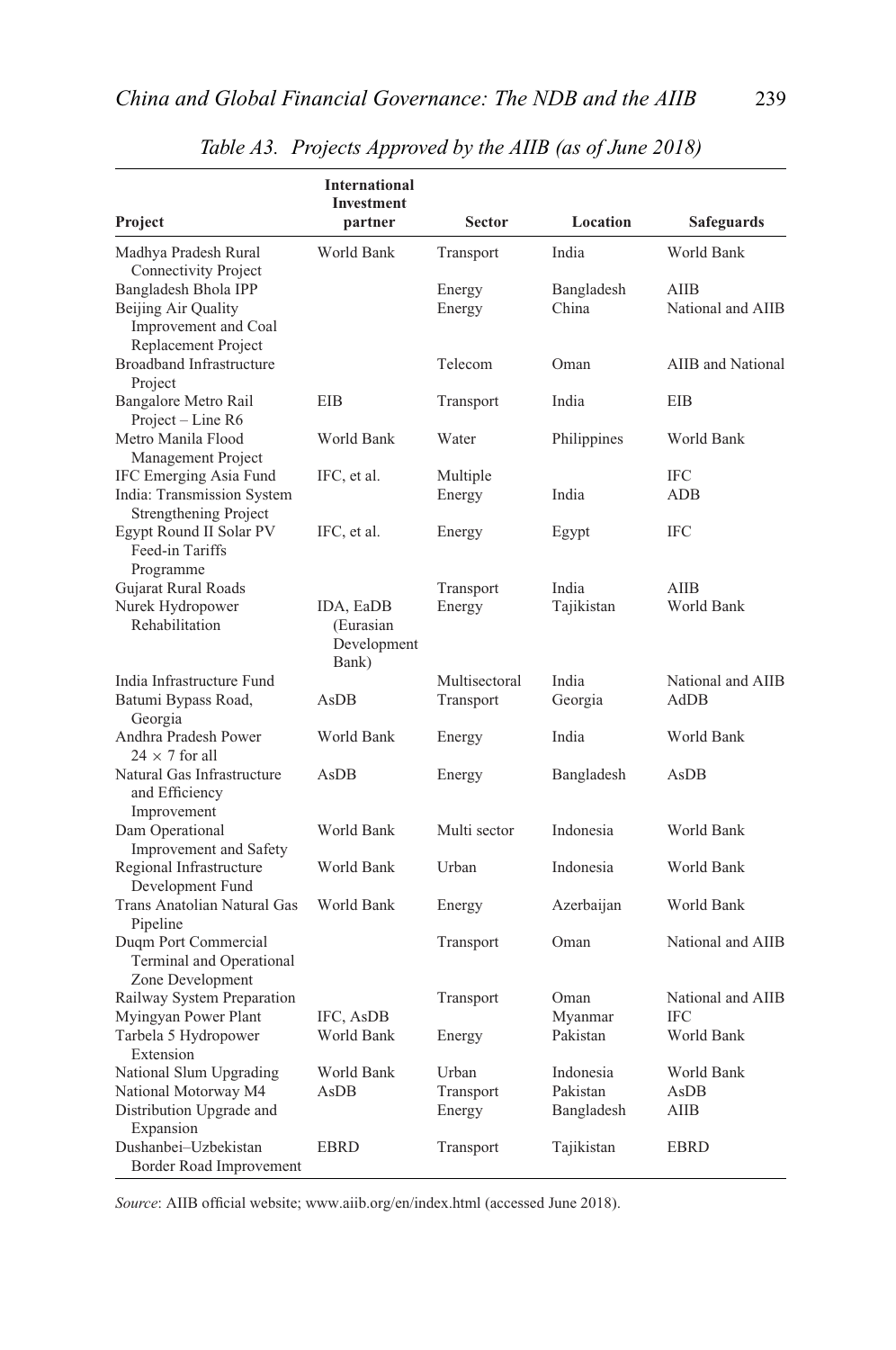| Loan                                                                      | <b>Borrower</b>                                  | Lending<br>modality                         | Guarantor              | End-user/<br><b>On-lendee</b>                                     | <b>Sector</b>                                             |
|---------------------------------------------------------------------------|--------------------------------------------------|---------------------------------------------|------------------------|-------------------------------------------------------------------|-----------------------------------------------------------|
| Canara Bank<br>(India)                                                    | Canara Bank                                      | Sovereign<br>guaranteed                     | Government<br>of India | Sub-projects                                                      | Renewable energy                                          |
| Lingang<br>(China)                                                        | <b>PRC</b><br>government                         | Sovereign<br>project loan                   |                        | Shanghai<br>Lingang<br>Hongbo New<br>Energy<br>Development<br>Co. | Renewable energy                                          |
| <b>BNDES</b><br>(Brazil)                                                  | <b>BNDES</b>                                     | National<br>financial<br>intermediary       |                        | Sub-projects                                                      | Renewable energy                                          |
| <b>ESKOM</b><br>(South)<br>Africa)                                        | <b>ESKOM</b>                                     | Sovereign<br>guaranteed<br>project loan     | Government<br>of RSA   | <b>ESKOM</b>                                                      | Renewable energy                                          |
| EDB/IIB<br>(Russia)                                                       | EDB/IIB                                          | National<br>financial<br>intermediary       |                        | Porog and<br>other<br>sub-projects                                | Nord Hydro-Bely Renewable energy<br>and green energy      |
| Madhya<br>Pradesh<br>(India)                                              | Government of Sovereign<br>India                 | project<br>finance<br>facility              |                        | Government of<br>Madhya<br>Pradesh                                | Road upgrading                                            |
| Pinghai<br>(China)                                                        | <b>PRC</b><br>government                         | Project loan                                |                        | Fujian<br>Investment<br>and<br>Development<br>Group               | Renewable energy                                          |
| Hunan (China)                                                             | <b>PRC</b><br>government                         | Sovereign<br>project<br>finance<br>facility |                        | Sub-projects<br>PIUs in Hunan                                     | Water, sanitation<br>and flood<br>control.<br>environment |
| Jiangxi (China) PRC                                                       | government                                       | Sovereign<br>project<br>finance<br>facility |                        | Government of<br>Jiangxi<br>Province                              | Energy<br>conservation                                    |
| MP Water<br>(India)                                                       | Government of Sovereign<br>India                 | project loan                                |                        | Government of<br>Madhya<br>Pradesh                                | Water supply and<br>sanitation, rural<br>development      |
| Judicial<br>Support<br>(Russia)                                           | Government of Sovereign<br>Russian<br>Federation | project loan                                |                        | Supreme court,<br>Moscow city<br>court, district<br>courts, etc.  | Social<br>infrastructure                                  |
| Rajasthan<br><b>Water Sector</b><br>Restructur-<br>ing Project<br>(India) | Government of Sovereign<br>India                 | financing<br>facility                       |                        | Government of<br>Rajasthan                                        | Irrigation,<br>agriculture                                |
| Ufa Eastern<br><b>Exit Project</b><br>(Russia)                            | Government of Sovereign<br>Russian<br>Federation | project loan                                |                        | Government of<br>Bashkortostan                                    | Transportation                                            |

*Table A4. Projects Approved by the NDB (as of June 2018)*

*Source*: NDB official website; [www.ndb.int/](http://www.ndb.int/) (accessed June 2018).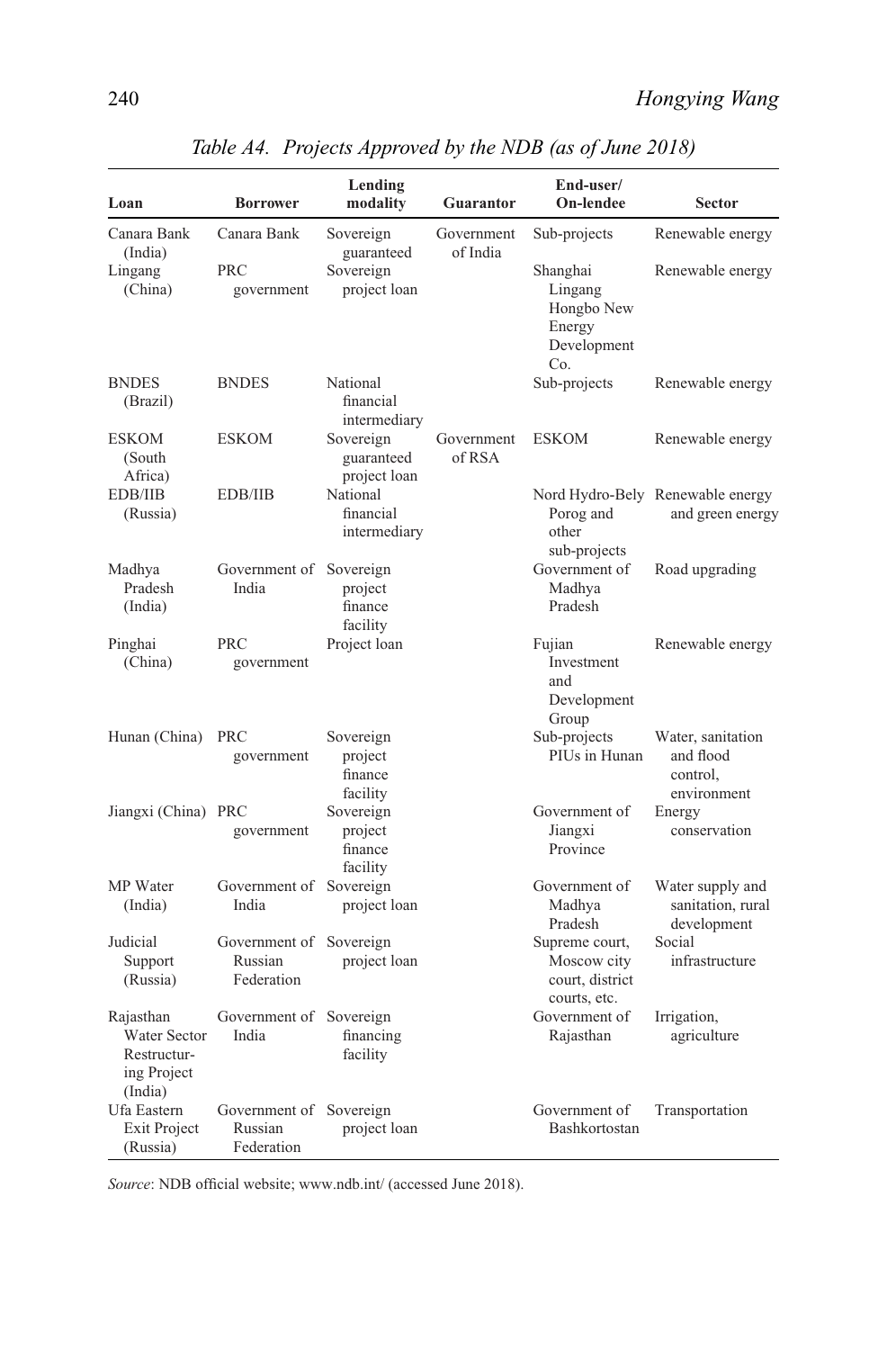# **REFERENCES**

- AIIB (2015) 'Asian Infrastructure Investment Bank Articles of Agreement', 29 June. [www.](http://www.aiib.org/en/about-aiib/basic-documents/_download/articles-of-agreement/basic_document_english-bank_articles_of_agreement.pdf) [aiib.org/en/about-aiib/basic-documents/\\_download/articles-of-agreement/basic\\_document\\_](http://www.aiib.org/en/about-aiib/basic-documents/_download/articles-of-agreement/basic_document_english-bank_articles_of_agreement.pdf) [english-bank\\_articles\\_of\\_agreement.pdf](http://www.aiib.org/en/about-aiib/basic-documents/_download/articles-of-agreement/basic_document_english-bank_articles_of_agreement.pdf)
- AIIB (n.d.a) 'Members and Prospective Members of the Bank'. Beijing: Asian Infrastructure Investment Bank. [www.aiib.org/en/about-aiib/governance/members-of-bank/index.html](http://www.aiib.org/en/about-aiib/governance/members-of-bank/index.html) (accessed 24 June 2018).
- AIIB (n.d.b) 'AIIB Governance: Senior Management'. Beijing: Asian Infrastructure Investment Bank. [www.aiib.org/en/about-aiib/governance/senior-management/index.html](http://www.aiib.org/en/about-aiib/governance/senior-management/index.html) (accessed 24 June 2018).
- AIIB (n.d.c) 'Approved Projects'. Beijing: Asian Infrastructure Investment Bank. [www.aiib.](http://www.aiib.org/en/projects/approved/index.html) [org/en/projects/approved/index.html](http://www.aiib.org/en/projects/approved/index.html) (accessed 24 June 2018).
- Callaghan, M. and P. Hubbard (2016) 'The Asian Infrastructure Investment Bank: Multilateralism on the Silk Road', *China Economic Journal* 9(2): 116–39.
- Chen, W. (2015) 'The Potential and Profound Significance of the "One Belt One Road" Strategy' (in Chinese). Beijing Municipal Government Party Committee, Xuanjiangjiawang, 8 October. [www.71.cn/2015/1008/841082.shtml](http://www.71.cn/2015/1008/841082.shtml) (accessed 24 June 2018).
- Chen, Y. (2013) *Aligning State and Market: China's Approach to Development Finance*. Beijing: Foreign Language Press.
- Chin, G. (2015) 'China's Bold Economic Statecraft', *Current History* 114(773): 217–23.
- Chin, G. (2016) 'Asian Infrastructure Investment Bank: Governance Innovation and Prospects', *Global Governance: A Review of Multilateralism and International Organizations* 22(1): 11–25.
- Cooper, A.F. (2017) 'The BRICS' New Development Bank: Shifting from Material Leverage to Innovative Capacity', *Global Policy* 8(3): 275–84.
- Ellis, R.E. (2009) *China in Latin America: The Whats and Wherefores*. Boulder, CO: Lynne Rienner Publishers.
- He, A. (2016) 'China in the International Financial System: A Study of the NDB and the AIIB'. CIGI Paper No. 106. Waterloo, Ontario: Centre for International Governance Innovation.
- Heilmann, S., M. Rufolf, M. Huotari and J. Buckow (2014) 'China's Shadow Foreign Policy: Parallel Structures Challenge the Established International Order'. China Monitor No. 18. Berlin: Mercator Institute for China Studies. [www.merics.org/sites/default/files/2018-01/](http://www.merics.org/sites/default/files/2018-01/China_Monitor_18_Shadow_Foreign_Policy_EN.pdf) [China\\_Monitor\\_18\\_Shadow\\_Foreign\\_Policy\\_EN.pdf](http://www.merics.org/sites/default/files/2018-01/China_Monitor_18_Shadow_Foreign_Policy_EN.pdf) (accessed 24 June 2018).
- Helleiner, E. and H. Wang (2018) 'Limits to the BRICS' Challenge: Credit Rating Reform and Institutional Innovation in Global Finance', *Review of International Political Economy*. [https://doi.org/10.1080/09692290.2018.1490330.](https://doi.org/10.1080/09692290.2018.1490330)
- Humphrey, C. (2015a) 'Developmental Revolution or Bretton Woods Revisited? The Prospects of the BRICS New Development Bank and the Asian Infrastructure Investment Bank'. ODI Working Paper No. 418. London: Overseas Development Institute. [www.odi.org/sites/odi.org.uk/files/odi-assets/publications-opinion-files/9615.pdf](http://www.odi.org/sites/odi.org.uk/files/odi-assets/publications-opinion-files/9615.pdf) (accessed 24 June 2018).
- Humphrey, C. (2015b) 'Are Credit Rating Agencies Limiting the Operational Capacity of Multilateral Development Banks?'. Paper commissioned by the Intergovernmental Group of 24.<https://g24.org/wp-content/uploads/2016/08/G24-CRA-October30.pdf> (accessed 24 June 2018).
- Jacobson, H. and M. Oksenberg (1990) *China's Participation in the IMF, the World Bank, and GATT: Toward a Global Economic Order*. Ann Arbor, MI: University of Michigan Press.
- Kharas, H. (2010) 'Rethinking the Roles of Multilaterals in the Global Aid Architecture'. The 2010 Brookings Blum Roundtable Policy Briefs. [www.brookings.edu/wp-content/uploads/](http://www.brookings.edu/wp-content/uploads/2016/07/09_development_aid_kharas2-2.pdf) [2016/07/09\\_development\\_aid\\_kharas2-2.pdf](http://www.brookings.edu/wp-content/uploads/2016/07/09_development_aid_kharas2-2.pdf) (accessed November 2017).
- Krasner, S. (1981) 'Power Structures and Regional Development Banks', *International Organization* 35(2): 303–28.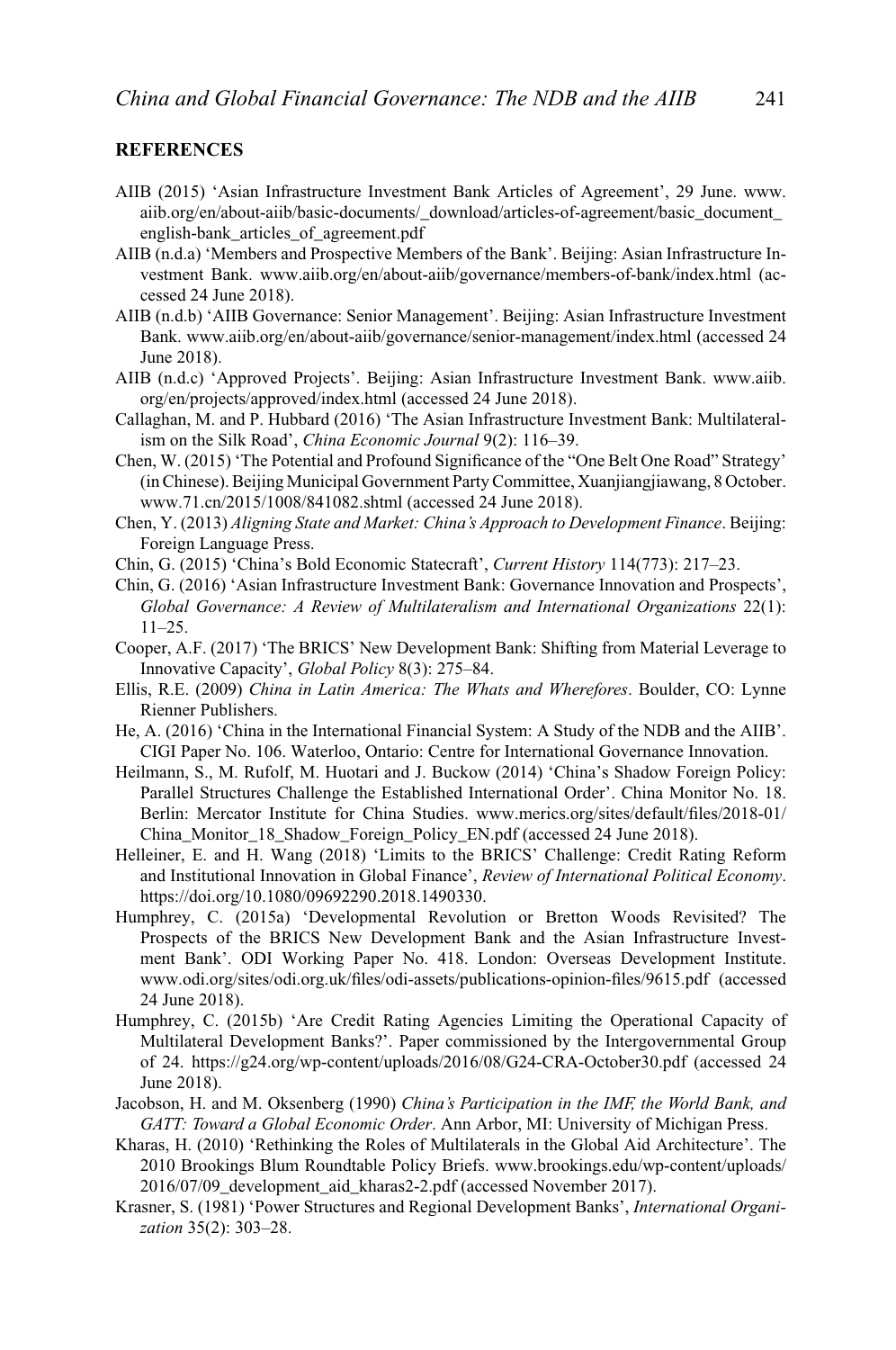- Kremlin (2017) 'BRICS Summit'. President of Russia website. [http://en.kremlin.ru/events/](http://en.kremlin.ru/events/president/news/55515) [president/news/55515](http://en.kremlin.ru/events/president/news/55515) (accessed 24 June 2018).
- Krishnan, A. (2013) '"Princeling" Banker to Push BRICS Bank Forward', *The Hindu* 13 April. [www.thehindu.com/business/Economy/princeling-banker-to-push-brics-bank-forward/](http://www.thehindu.com/business/Economy/princeling-banker-to-push-brics-bank-forward/article4610895.ece) [article4610895.ece](http://www.thehindu.com/business/Economy/princeling-banker-to-push-brics-bank-forward/article4610895.ece) (accessed 24 June 2018).
- Kumar, M. and R.K. Singh (2017) 'BRICS Development Bank to Issue up to \$500 million in Masala Bonds', *Reuters* 31 March. [http://in.reuters.com/article/india-brics-develop](http://in.reuters.com/article/india-brics-development-bank/brics-development-bank-to-issue-up-to-500-million-in-masala-bonds-idINKBN1720C9) [ment-bank/brics-development-bank-to-issue-up-to-500-million-in-masala-bonds-idINKBN](http://in.reuters.com/article/india-brics-development-bank/brics-development-bank-to-issue-up-to-500-million-in-masala-bonds-idINKBN1720C9) [1720C9](http://in.reuters.com/article/india-brics-development-bank/brics-development-bank-to-issue-up-to-500-million-in-masala-bonds-idINKBN1720C9) (accessed November 2017).
- Lampton, D.M. (2001) *The Making of Chinese Foreign and Security Policy in the Era of Reform, 1978–2000*. Stanford, CA: Stanford University Press.
- Lichtenstein, N. (2018) *A Comparative Guide to the Asian Infrastructure Investment Bank*. Oxford: Oxford University Press.
- Liou, C.S. (2009) 'Bureaucratic Politics and Overseas Investment by Chinese State-owned Oil Companies: Illusory Champions', *Asian Survey* 49(4): 670–90.
- Liu, D. and S. Song (2016) 'What are the Costs and Benefits for China to Join the Paris Club?', *China News* (in Chinese). [www.chinanews.com/cj/2016/09-12/8001893.shtml](http://www.chinanews.com/cj/2016/09-12/8001893.shtml) (accessed 24 June 2018).
- Liu, Q. (2016) 'Pressure Mounts on AIIB for Greater Clarity on Green Lending', *China Dialogue* 27 January. [www.chinadialogue.net/article/show/single/en/8554-Pressure-mounts](http://www.chinadialogue.net/article/show/single/en/8554-Pressure-mounts-on-AIIB-for-greater-clarity-on-green-lending)[on-AIIB-for-greater-clarity-on-green-lending](http://www.chinadialogue.net/article/show/single/en/8554-Pressure-mounts-on-AIIB-for-greater-clarity-on-green-lending) (accessed 24 June 2016).
- Lou, J. (2014) 'Connectivity in Asia: The Financing Challenge'. Speech delivered at the Bo'ao Forum for Asia (29 June).<http://english.boaoforum.org/iciatfc/14175.jhtml> (accessed 24 June 2016).
- Maasdorp, L. (2015) 'What is "New" about the New Development Bank?'. World Economic Forum. [www.weforum.org/agenda/2015/08/what-is-new-about-the-new-development-bank/](http://www.weforum.org/agenda/2015/08/what-is-new-about-the-new-development-bank/) (accessed 20 June 2016).
- NDB (2014) 'Agreement on the New Development Bank', 15 July. [www.ndb.int/wp-content/](http://www.ndb.int/wp-content/themes/ndb/pdf/Agreement-on-the-New-Development-Bank.pdf) [themes/ndb/pdf/Agreement-on-the-New-Development-Bank.pdf](http://www.ndb.int/wp-content/themes/ndb/pdf/Agreement-on-the-New-Development-Bank.pdf)
- NDB (2017a) 'NDB's General Strategy: 2017–2021'. Shanghai: New Development Bank. [www.ndb.int/wp-content/uploads/2017/08/NDB-Strategy.pdf](http://www.ndb.int/wp-content/uploads/2017/08/NDB-Strategy.pdf) (accessed 2 August 2017).
- NDB (2017b) 'Media Highlights: Interviews with NDB President K.V. Kamath before and during World Economic Forum in Davos'. Shanghai: New Develoment Bank. [www.ndb.int/wp-content/themes/ndb/pdf/media-highlights-davos-2017.pdf](http://www.ndb.int/wp-content/themes/ndb/pdf/media-highlights-davos-2017.pdf) (accessed 1 October 2018).
- NDB (n.d.a) 'Senior Management'. Shanghai: New Development Bank. [www.ndb.int/about-us/](http://www.ndb.int/about-us/organisation/governance/) [organisation/governance/](http://www.ndb.int/about-us/organisation/governance/) (accessed 24 June 2018).
- NDB (n.d.b) 'Projects'. Shanghai: New Development Bank. [www.ndb.int/projects/](http://www.ndb.int/projects/) (accessed 24 June 2018).
- NDB (n.d.c) 'Xian Zhu: Vice President Chief Operations Officer'. Shanghai: New Development Bank. [www.ndb.int/xian-zhu/](http://www.ndb.int/xian-zhu/) (accessed 24 June 2018).
- Nielson, D.L. and M.J. Tierney (2003) 'Delegation to International Organizations: Agency Theory and World Bank Environmental Reform', *International Organization* 57(2): 241–76.
- Pang, Z. (2009) 'How Does China Participate in Global Governance?' (in Chinese). [http://blog.sina.com.cn/s/blog\\_483d4b050100drxt.html](http://blog.sina.com.cn/s/blog_483d4b050100drxt.html) (accessed 24 June 2018).
- Perlez, J. (2015) 'China Creates a World Bank of its Own, and the US Balks', *The New York Times* 5 December.
- Reisen, H. (2015) 'Will the AIIB and the NDB Help Reform Multilateral Development Banking?', *Global Policy* 6(3): 297–304.
- Rotberg, R. (ed.) (2009) *China into Africa: Trade, Aid, and Influence*. Washington, DC: Brookings Institution Press.
- Rozman, G. (1999) 'China's Quest for Great Power Identity', *Orbis* 43(3): 383–402.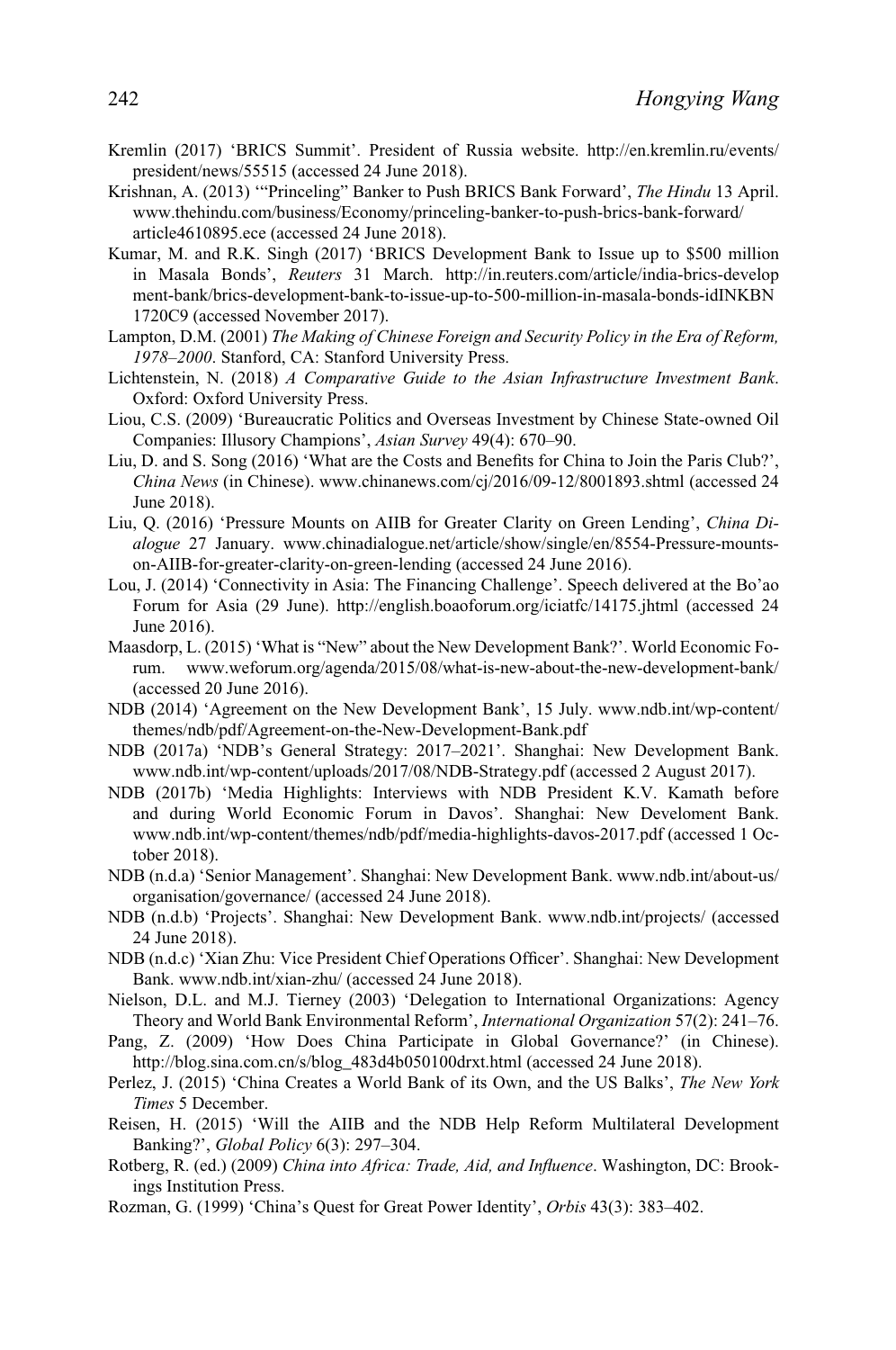- Santos, L. (2016) 'Civil Society Calls for Safeguards as BRICS Bank Approves First Loans', *Devex* 18 April. [www.devex.com/news/civil-society-calls-for-safeguards-as-brics](http://www.devex.com/news/civil-society-calls-for-safeguards-as-brics-bank-approves-first-loans-88038)[bank-approves-first-loans-88038](http://www.devex.com/news/civil-society-calls-for-safeguards-as-brics-bank-approves-first-loans-88038) (accessed 5 November 2017).
- Stone, D. L. and C. Wright (eds) (2006) *The World Bank and Governance: A Decade of Reform and Reaction*. London: Routledge.
- Subacchi, P. (2015) 'The AIIB Is a Threat to Global Economic Governance', *Foreign Policy* 31 March. [http://foreignpolicy.com/2015/03/31/the-aiib-is-a-threat-to-global-economic](http://foreignpolicy.com/2015/03/31/the-aiib-is-a-threat-to-global-economic-governance-china/)[governance-china/](http://foreignpolicy.com/2015/03/31/the-aiib-is-a-threat-to-global-economic-governance-china/) (accessed 24 June 2018).
- Summers, L. (2015) 'A Global Wake-up Call for the US?', *Washington Post* 5 April. [www.washingtonpost.com/opinions/a-global-wake-up-call-for-the-us/2015/04/05/6f847ca4](http://www.washingtonpost.com/opinions/a-global-wake-up-call-for-the-us/2015/04/05/6f847ca4-da34-11e4-b3f2-607bd612aeac_story.html) [da34-11e4-b3f2-607bd612aeac\\_story.html](http://www.washingtonpost.com/opinions/a-global-wake-up-call-for-the-us/2015/04/05/6f847ca4-da34-11e4-b3f2-607bd612aeac_story.html) (accessed 10 June 2016).
- UN (2014) 'Country Classification'. New York: United Nations. [www.un.org/en/development/](http://www.un.org/en/development/desa/policy/wesp/wesp_current/2014wesp_country_classification.pdf) [desa/policy/wesp/wesp\\_current/2014wesp\\_country\\_classification.pdf](http://www.un.org/en/development/desa/policy/wesp/wesp_current/2014wesp_country_classification.pdf) (accessed 24 June 2018).
- Van Ness, P. (2018) 'China and the Third World: Patterns of Engagement and Indifference', in S.S. Kim (ed.) *China and the World: Chinese Foreign Policy Faces the New Millennium*, pp. 151–68. London: Routledge.
- Wang, H. (2003) 'China's Exchange Rate Policy in the Aftermath of the Asian Financial Crisis', in J. Kirshner (ed.) *Monetary Orders: Ambiguous Economics, Ubiquitous Politics*, pp. 153– 71. Ithaca, NY: Cornell University Press.
- Wang, H. (2014a) 'From "Taoguang Yanghui" to "Yousuo Zuowei": China's Engagement in Financial Minilateralism'. CIGI Paper No. 52. Waterloo, Ontario: Centre for International Governance Innovation.
- Wang, H. (2014b) 'China and Sovereign Debt Restructuring'. CIGI Papers No. 45. Waterloo, Ontario: Centre for International Governance Innovation. [www.cigionline.org/sites/default/](http://www.cigionline.org/sites/default/files/cigi_paper_no45.pdf) [files/cigi\\_paper\\_no45.pdf](http://www.cigionline.org/sites/default/files/cigi_paper_no45.pdf) (accessed November 2017).
- Wang, H. (2017) 'New Multilateral Development Banks: Opportunities and Challenges for Global Governance', *Global Policy* 8(1): 113–18.
- Weaver, C. (2015) 'The Rise of China: Continuity or Change in the Global Governance of Development?', *Ethics & International Affairs* 29(4): 419–31.
- Wihtol, R. (2014) 'Whither Multilateral Development Finance?'. Tokyo: Asian Development Bank Institute. [www.adb.org/sites/default/files/publication/156346/adbi-wp491.pdf](http://www.adb.org/sites/default/files/publication/156346/adbi-wp491.pdf) (accessed 24 June 2018).
- Wildau, G. and C. Clover (2015) 'AIIB Launch Signals China's New Ambition', *Financial Times* 29 June.
- World Bank (2015) 'World Bank President Outlines Strategy to End Poverty, Welcomes New Development Partners'. Press release 7 April. [www.worldbank.org/en/news/press-release/2015/](http://www.worldbank.org/en/news/press-release/2015/04/07/world-bank-president-strategy-end-poverty-new-development-partners) [04/07/world-bank-president-strategy-end-poverty-new-development-partners](http://www.worldbank.org/en/news/press-release/2015/04/07/world-bank-president-strategy-end-poverty-new-development-partners) (accessed 24 June 2018).
- Wu, Y. (2016) 'BRICS New Development Bank to Issue First Yuan-denominated Bonds', *China Daily Europe* 1 June. [http://europe.chinadaily.com.cn/business/2016-06/01/](http://europe.chinadaily.com.cn/business/2016-06/01/content_25564489.htm) [content\\_25564489.htm](http://europe.chinadaily.com.cn/business/2016-06/01/content_25564489.htm) (accessed 24 June 2016).
- Xi, J. (2017a) 'Jointly Shoulder Responsibility of our Times, Promote Global Growth'. Keynote Speech by Xi Jinping at the Opening Session of the World Economic Forum Annual Meeting, Davos (17 January). [www.china.org.cn/node\\_7247529/content\\_40569136.htm](http://www.china.org.cn/node_7247529/content_40569136.htm) (accessed 5 November 2017).
- Xi, J. (2017b) 'Secure a Decisive Victory in Building a Moderately Prosperous Society in all Respects and Strive for the Great Success of Socialism with Chinese Characteristics for a New Era'. Speech by Xi Jinping delivered at the 19th National Congress of the Communist Party of China (18 October). [www.xinhuanet.com/english/download/](http://www.xinhuanet.com/english/download/Xi_Jinpings_report_at_19th_CPC_National_Congress.pdf) [Xi\\_Jinping's\\_report\\_at\\_19th\\_CPC\\_National\\_Congress.pdf](http://www.xinhuanet.com/english/download/Xi_Jinpings_report_at_19th_CPC_National_Congress.pdf) (accessed 20 November 2017).